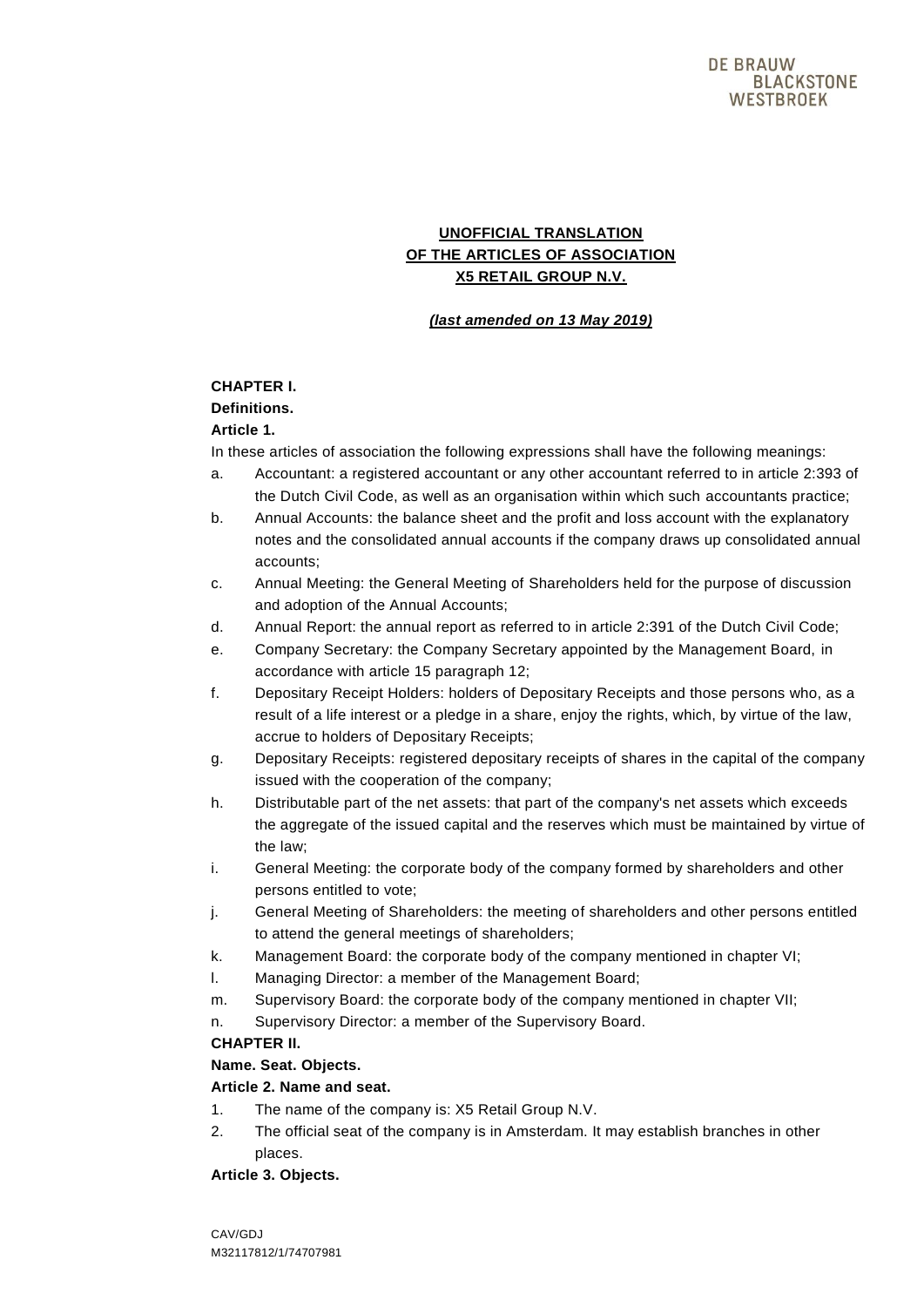The objects of the company are:

- a. to incorporate, to participate in any way whatsoever, to manage, to supervise, to operate and to promote enterprises, businesses and companies;
- b. to finance businesses and companies;
- c. to supply advice and to render services to enterprises and companies with which the company forms a group and to third parties;
- d. to borrow, to lend and to raise funds, including the issue of bonds, promissory notes or other securities or evidence of indebtedness as well as to enter into agreement in connection with the aforementioned;
- e. to render guarantees, to bind the company and to pledge its assets for obligations of the companies and enterprises with which it forms a group and on behalf of third parties;
- f. to obtain, alienate, manage and exploit registered property and items of property in general;
- g. to trade and invest in currencies, securities and items of property in general;
- h. to develop and trade patent, trade marks, licenses, know-how and other industrial property rights;
- i. to perform any and all activity of industrial, financial or commercial nature, as well as everything pertaining the foregoing, relating thereto or conductive thereto, all in the widest sense of the word.

## **CHAPTER III.**

# **Capital and shares. Register.**

## **Article 4. Authorised capital.**

- 1. The authorised capital amounts to one hundred and ninety million Euro (EUR 190,000,000).
- 2. The authorised capital is divided into one hundred and ninety million (190,000,000) shares with a nominal value of one Euro (EUR 1) each, numbered 1 up to and including 190,000,000.
- 3. All shares are to be registered shares. No share certificates shall be issued.

## **Article 5. Register of shareholders.**

- 1. The Management Board shall keep a register in which the names and addresses of all holders of registered shares are recorded, showing the date on which they acquired the shares, the date of the acknowledgement or notification as well as the amount paid on each share.
- 2. The names and addresses of those with a right of usufruct ('life interest') or a pledge on the shares shall also be entered in the register, stating the date on which they acquired the right, and the date of acknowledgement or notification, and whether they have the voting right or the rights that accrue to Depositary Receipt Holders.
- 3. Each shareholder, each beneficiary of a life interest and each pledgee is required to give written notice of his address to the company.
- 4. The register shall be kept accurate and up to date.
- 5. All entries and notes in the register shall be signed by a Managing Director.
- 6. On application by a shareholder, a beneficiary of a life interest or a pledgee, the Management Board shall furnish an extract from the register, free of charge, insofar as it relates to his rights in a share. In the event that a life interest or pledge has been created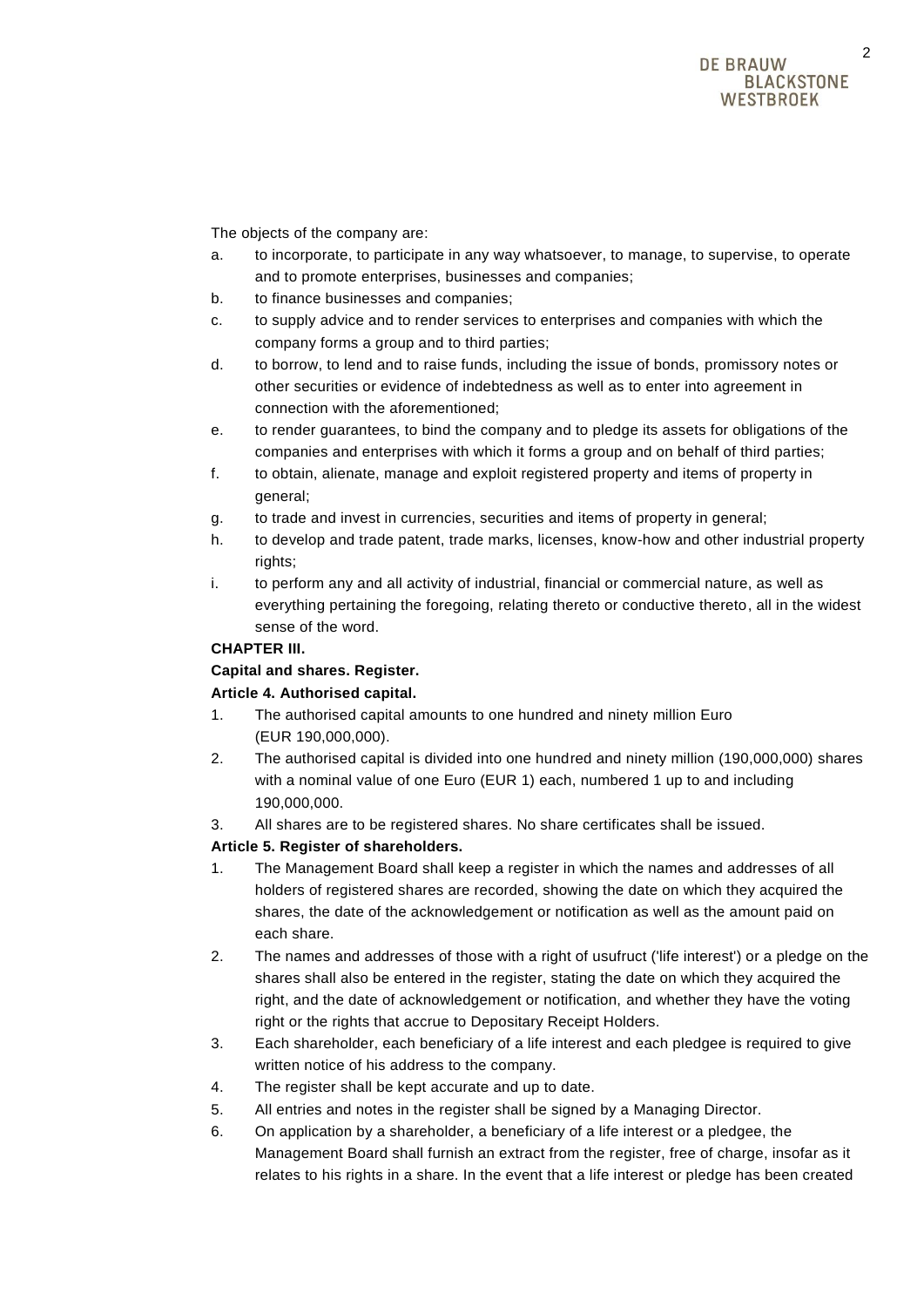on a share, the extract shall state to whom the voting rights attached to such share and to whom the rights of a Depositary Receipt Holder accrue.

7. The Management Board shall make the register available at the company's office for inspection by the shareholders and the Depositary Receipt Holders, without prejudice to the provisions of article 2:85 paragraph 4 second sentence of the Dutch Civil Code.

## **CHAPTER IV.**

## **Issuance of shares. Own shares.**

## **Article 6. Issuance of shares. Corporate body competent to issue shares.**

- 1. The issuance of shares shall be effected pursuant to a resolution of the General Meeting, notwithstanding the provisions of article 2:96 of the Dutch Civil Code.
- 2. Shares are issued pursuant to a resolution of the Management Board if the Management Board has been designated to do so for a specific period by a resolution of the General Meeting in accordance with the applicable statutory provisions. This resolution of the General Meeting must state how many shares may be issued. The designation may be extended by specific consecutive periods in accordance with the applicable statutory provisions. Unless otherwise stipulated when it was made, the designation may not be withdrawn. A resolution of the Management Board to issue shares requires the approval of the Supervisory Board.
- 3. Issuance of shares shall be effected in accordance with article 2:86 or 2:86c respectively of the Dutch Civil Code.

## **Article 7. Conditions of issuance. Rights of pre-emption.**

- 1. A resolution for the issuance of shares shall stipulate the price and further conditions of issuance.
- 2. Upon issuance of shares, each shareholder shall have a right of pre-emption to acquire shares to be issued in proportion to the aggregate nominal amount of his shares, in accordance with and subject to the limitations set out in article 2:96a of the Dutch Civil Code. Each shareholder shall also have a pre-emption right to acquire shares to be issued for a non-cash contribution. A shareholder shall have no pre-emption right to acquire shares to be issued to employees of the company or a group company.
- 3. Prior to each issuance, the right of pre-emption to acquire shares may be limited or excluded by a resolution of the General Meeting, notwithstanding the provisions of article 2:96a of the Dutch Civil Code.
- 4. The Management Board may resolve to restrict or exclude pre-emptive rights if and insofar as the Management Board has been designated to do so for a specific period by the General Meeting in accordance with the applicable statutory provisions. This designation may be extended by specific consecutive periods in accordance with the applicable statutory provisions. Unless otherwise stipulated when it was made, the designation may not be withdrawn. A resolution of the Management Board to restrict or exclude pre-emptive rights requires the approval of the Supervisory Board.
- 5. Within eight days after the end of each calendar quarter the company shall file a notice listing each issue of shares in the past calendar quarter with the trade register specifying the number and class of shares.
- 6. If rights to subscribe for shares are granted by the company, shareholders shall have a right of pre-emption to acquire such rights; the preceding paragraphs shall apply mutatis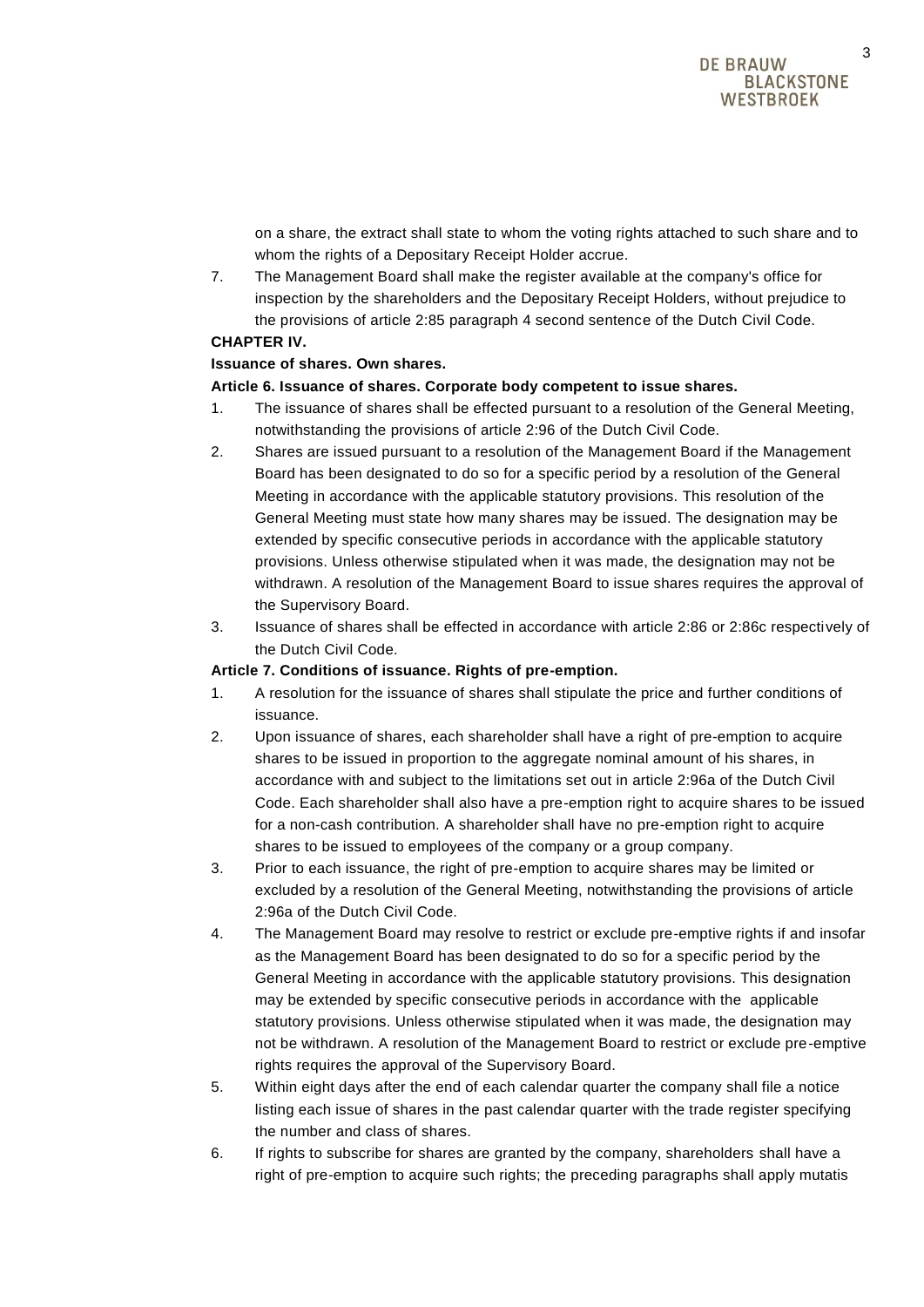mutandis. Shareholders shall have no pre-emption right to acquire shares issued to a person who exercises a previously acquired right to subscribe for shares.

#### **Article 8. Payment for shares. Financial assistance.**

- 1. Upon the issue of each share at least the full nominal amount must be paid.
- 2. Payment for shares must be made in cash in so far as no other form of payment has been agreed. Payment in foreign currency can only take place with the approval of the company.
- 3. The company may not provide collateral, guarantee the price, otherwise act as surety or bind itself jointly and severally with or for third parties, for the purpose of the subscription or the acquisition by third parties of shares in its own capital or of Depositary Receipts issued therefore. This prohibition shall not apply if shares or Depositary Receipts are subscribed or acquired by or for employees of the company or of a group company as defined in article 2:24b of the Dutch Civil Code.
- 4. The Management Board shall, without the approval of the General Meeting but with the prior approval of the Supervisory Board, be authorised to perform legal acts referred to in article 2:94 paragraph 1 of the Dutch Civil Code.

#### **Article 9. Own shares.**

- 1. When issuing shares, the company shall not be entitled to subscribe for its own shares.
- 2. The company may acquire fully paid shares in its own capital or Depositary Receipts thereof, subject to due observance of the applicable legal provisions.
- 3. The General Meeting must have authorised the Management Board to make an acquisition other than for no value as mentioned in paragraph 2 of this article. Such authorisation shall be valid for a period not exceeding eighteen months. The General Meeting must specify in the authorisation the number of shares, which may be acquired, the manners in which they may be acquired and the limits within which the price must be set.
- 4. No authorisation shall be required if the company shall acquire shares in its share capital or Depositary Receipts thereof for the purpose of transferring these shares and Depositary Receipts to employees of the company or a group company under a scheme applicable to such employees. Such shares or Depositary Receipts must be included in the price list of a stock exchange.
- 5. The transfer of shares or Depositary Receipts thereof held by the company shall require a resolution of the Management Board.
- 6. No voting rights may be exercised in the General Meeting for any share held by the company or any of its subsidiaries, nor in respect of any share of which the company or any of its subsidiaries holds Depositary Receipts. Beneficiaries of a life interest and pledgees of shares which belong to the company and its subsidiaries are not excluded from exercising the voting rights, if the life interest or pledge was created before the share belonged to the company or any of its subsidiaries.

#### **Article 10. Reduction of capital.**

1. The General Meeting can resolve to reduce the issued share capital, in accordance with the relevant provisions of the law, either by cancelling shares held by the company or by reducing the par value of shares in its own capital by an amendment to the articles of association.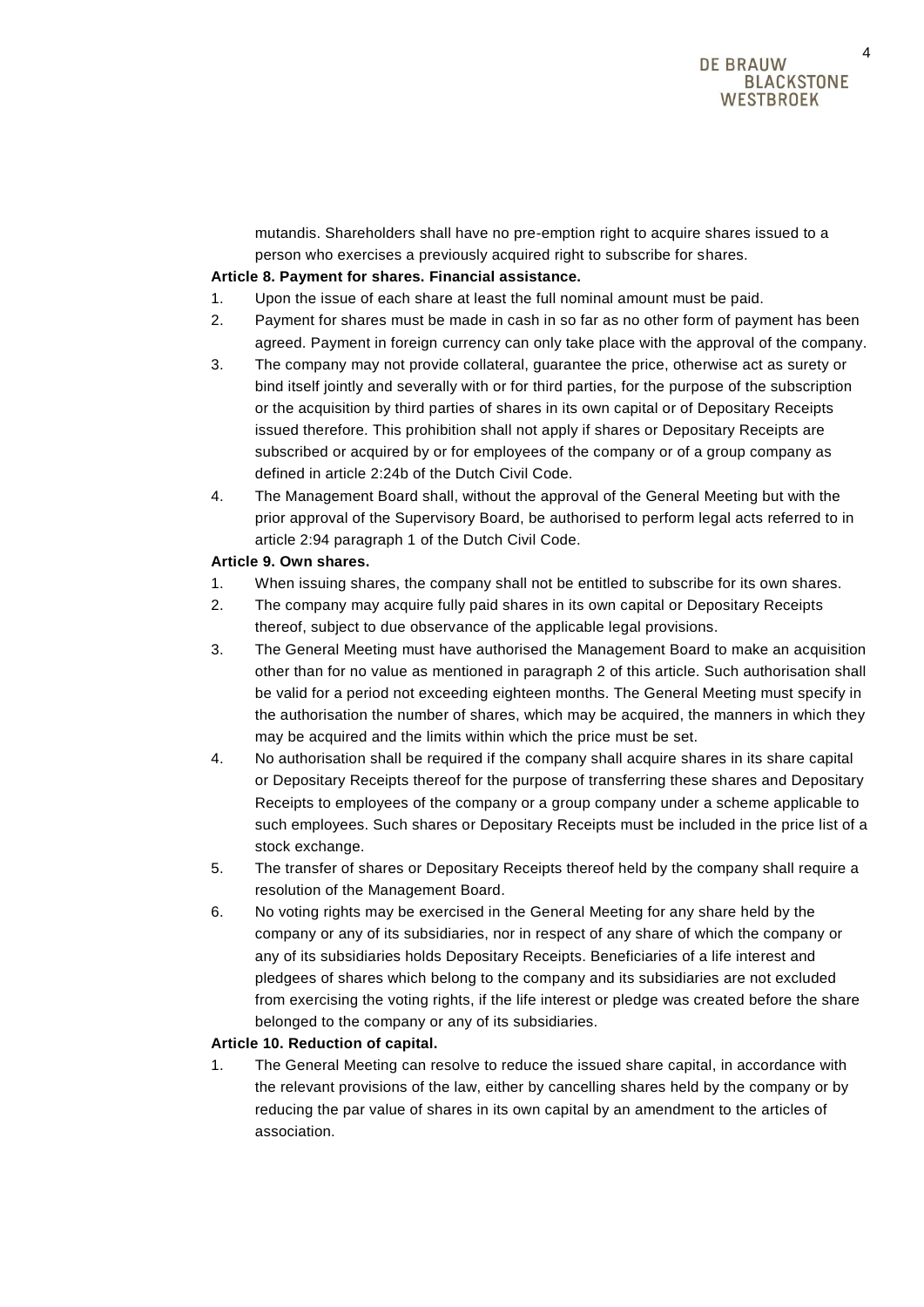2. The notice of the General Meeting at which any resolution referred to in this article shall be proposed, shall mention the purpose of the capital reduction and the manner in which it is to be achieved.

## **CHAPTER V.**

## **Transfer of shares. Issuance of Depositary Receipts.**

## **Article 11. Transfer of shares. Issuance of Depositary Receipts.**

- 1. Shares must be transferred in accordance with article 2:86 and 2:86c respectively of the Dutch Civil Code.
- 2. The company may lend its cooperation to the issuance of Depositary Receipts.

## **CHAPTER VI.**

## **Management.**

## **Article 12. Management Board.**

- 1. The management of the company shall be constituted by a Management Board consisting of two or more Managing Directors. The number of Managing Directors shall be determined by the Supervisory Board, with due observance of the preceding sentence.
- 2. The General Meeting shall appoint the Managing Directors from a binding nomination, to be drawn up by the Supervisory Board. If the nomination contains one candidate, the resolution regarding the nomination will result in the appointment of such candidate, unless the General Meeting overrules the binding nomination in accordance with paragraph 3 of this article 12.
- 3. If a Managing Director is to be appointed, the Supervisory Board shall, after consultation with the Management Board, make a binding nomination. The General Meeting may overrule the binding nomination at all times by a resolution adopted by a majority of twothirds of the votes cast, provided that the majority represents more than half of the issued share capital. If a majority of the votes are cast in favour of overruling the binding nomination, but that majority does not represent more than half of the issued share capital, a new General Meeting may be convened at which the resolution to overrule the binding nomination may be adopted by a simple majority of the votes cast, regardless of the issued share capital represented by that majority. If the Supervisory Board does not make a binding nomination, the General Meeting will be authorised to appoint the Managing Directors at its own discretion.
- 4. A Managing Director shall be appointed for a period ending at the time of closing of the Annual Meeting to be held in the year to be determined by the General Meeting at the appointment of that Managing Director, which shall not exceed the fourth year after the year in which that Managing Director was appointed. At the appointment of a Managing Director, the General Meeting may decide that such Managing Director shall be appointed for a shorter period of time. A Managing Director may be reappointed for any term by virtue of this article 12 paragraph 4.
- 5. The Supervisory Board shall appoint one of the Managing Directors as Chief Executive Officer ("**CEO**"). The Supervisory Board may determine the titles of the other Managing Directors.

## **Article 13. Suspension and dismissal.**

1. Each Managing Director may at any time be suspended or dismissed by the General Meeting.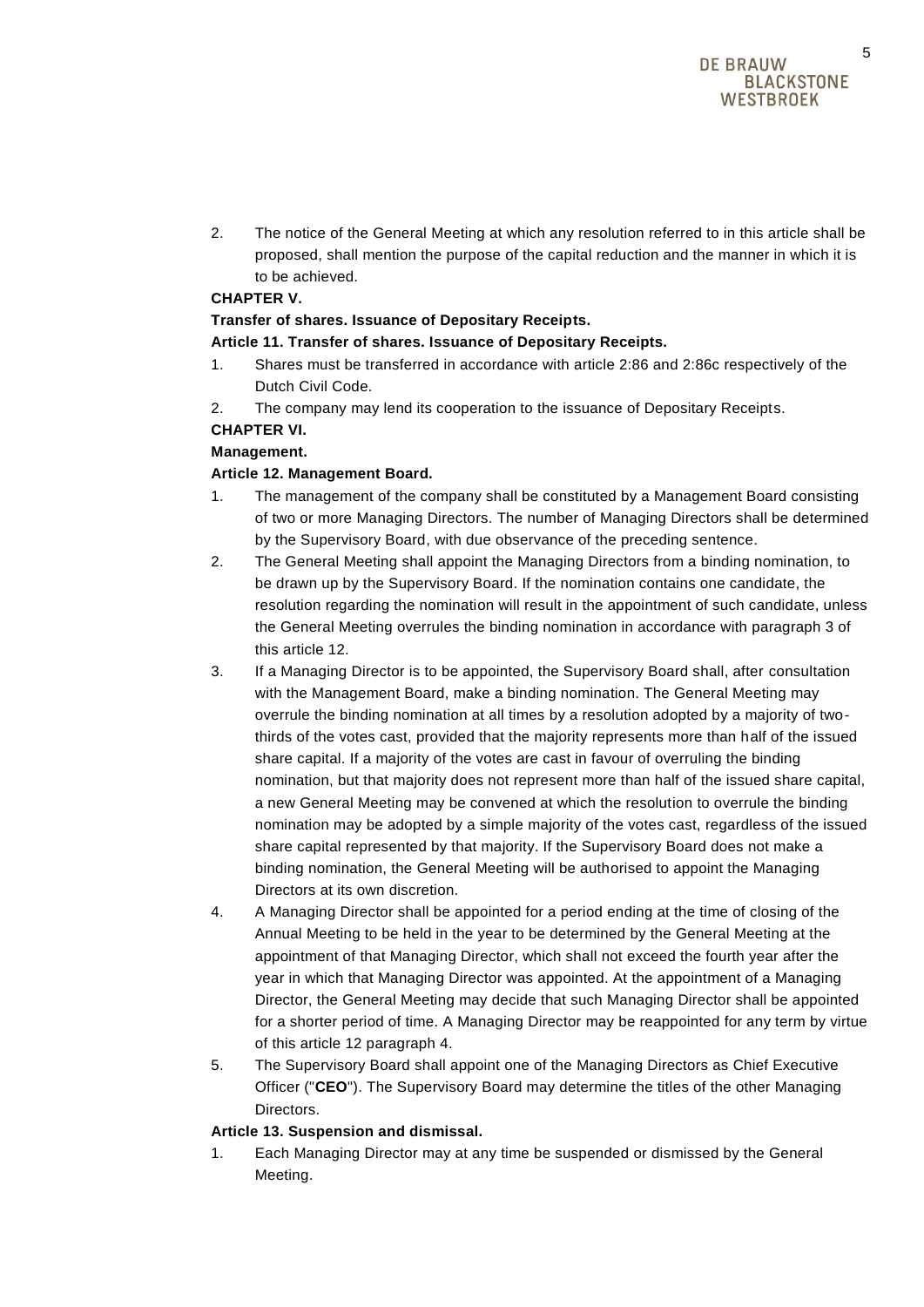- 2. Each Managing Director may at any time be suspended by the Supervisory Board. Such suspension may be discontinued by the General Meeting at any time.
- 3. Any suspension may be extended one or more times, but may not last longer than three months in the aggregate. If at the end of that period no decision has been taken on termination of the suspension, or on dismissal, the suspension shall cease.

## **Article 14. Remuneration.**

- 1. The Supervisory Board shall determine the remuneration for each Managing Director, within the remuneration policy adopted by the General Meeting on proposal of the Supervisory Board.
- 2. The granting of share schemes or option schemes to Managing Directors requires the approval of the General Meeting.

# **Article 15. Duties of the Management Board. Board Rules. Decision-making process. Allocation of duties. Company Secretary.**

- 1. Subject to the restrictions imposed by the articles of association, the Management Board shall be entrusted with the management of the company.
- 2. The Management Board shall adopt a set of rules, regarding, amongst other things, the allocation of duties of the Managing Directors, the decision-making of the Management Board, informing the Supervisory Board and conflicts of interest between the company and the Managing Directors. The board rules are subject to the approval of the Supervisory Board.
- 3. The Management Board shall determine the duties with which each Managing Director will be charged in particular. This allocation of duties shall require the approval of the Supervisory Board.
- 4. In addition to physical meetings, Management Board meetings can also be held by conference call or video conference.
- 5. The meetings of the Management Board will be chaired by the CEO. In the absence of the CEO, the Management Board shall appoint one of the Managing Directors as the chairman for that meeting. The chairman of the meeting of the Management Board shall appoint the secretary of the meeting, who need not be a Managing Director.
- 6. The secretary shall keep minutes of the proceedings at meetings of the Management Board. The minutes shall be adopted in the same meeting or in a following meeting of the Management Board and shall be signed by the chairman and the secretary as evidence thereof.
- 7. Each Managing Director shall have the right to cast one vote.
- 8. The Management Board shall adopt resolutions with a simple majority of the votes cast in a meeting in which more than fifty (50) percent of all the Managing Directors in office are present or represented provided that any Managing Director with a conflict of interest as referred to in article 15 paragraph 13, is not taken into account when establishing this quorum. If there is a tie vote, the Supervisory Board shall decide.
- 9. If within half an hour of the time appointed for a meeting the quorum set out in the previous paragraph is not present or represented a new meeting will be convened.
- 10. A Managing Director may be represented by another Managing Director authorised in writing. The expression: "in writing" shall include any message transmitted by current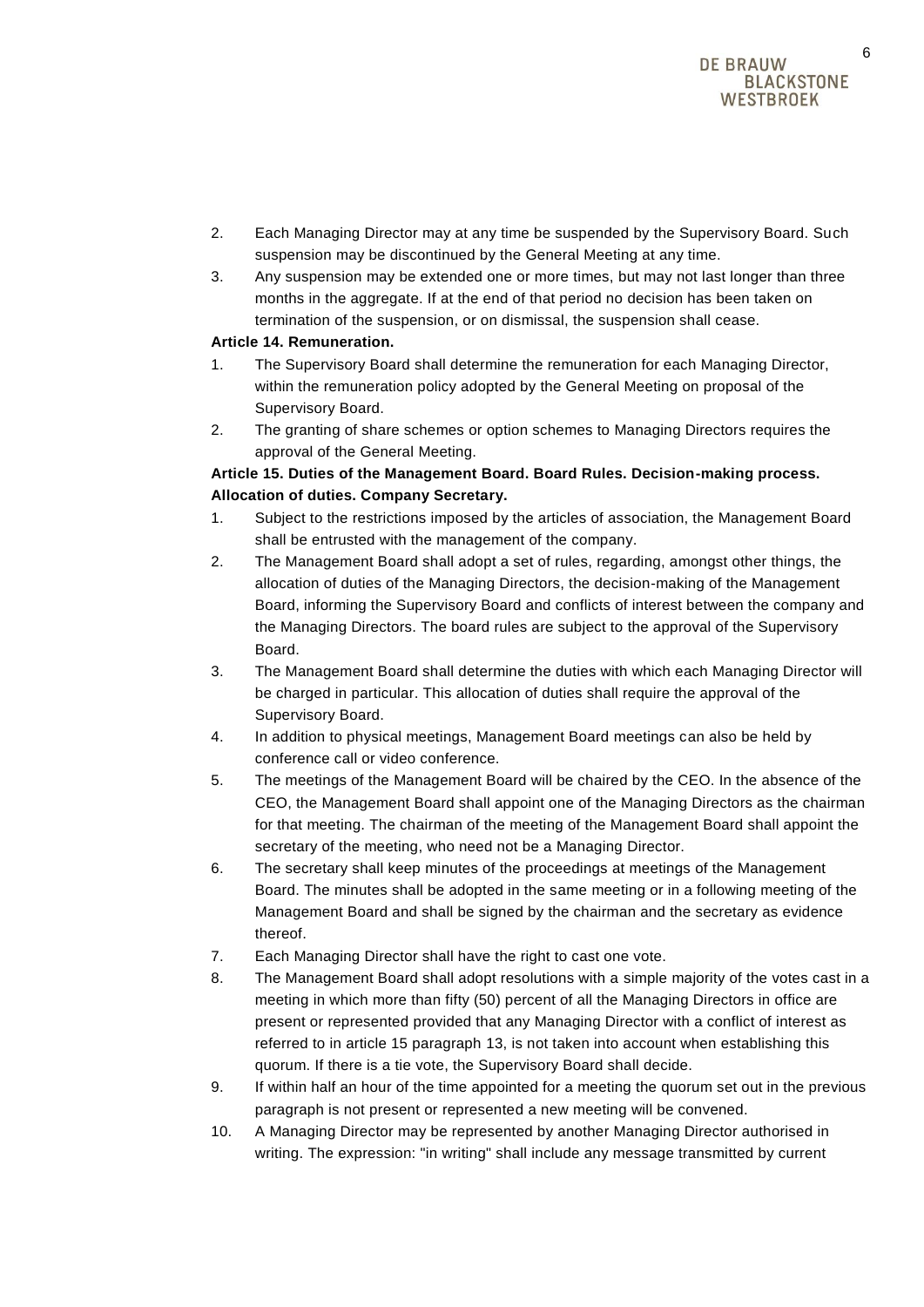means of communication and received in writing. A Managing Director may not act as representative for more than one Managing Director.

- 11. Resolutions of the Management Board may also be adopted in writing without recourse to a Management Board meeting.
- 12. Unless the Supervisory Board has already granted this title in accordance with article 12 paragraph 5 , the Management Board may appoint the Company Secretary. The board rules may determine the duties of the Company Secretary.
- 13. A Managing Director shall not participate in the deliberation and decision-making process if that Managing Director has a direct or indirect personal interest which conflicts with the interest of the company. If, as a result hereof, no Management Board resolution can be adopted, the resolution shall be adopted by the Supervisory Board.

## **Article 16. Representation.**

- 1. The Management Board is authorised to represent the company. This power is also vested in two Managing Directors acting jointly.
- 2. The Management Board may appoint authorised representatives (including the Chief Executive Officer and any other Managing Director) with general or limited power to represent the company (*procuratiehouders*). Each of these representatives shall be able to represent the company with due observance of any restrictions imposed on him. In the event of appointment of a representative who is not the Chief Executive Officer, the Management Board shall determine the title of that representative.

## **Article 17. Approval of decisions of the Management Board.**

- 1. Resolutions of the Management Board having an important impact on the identity or nature of the company or its business shall be subject to the prior approval of the General Meeting. Without prejudice to the provisions of article 2:107a of the Dutch Civil Code such resolutions include in any event:
	- a. to transfer the business of the company or substantially the entire business of the company to a third party;
	- b. to enter into or to terminate a lasting co-operation by the company as general partner with full liability in a limited partnership or general partnership, if such cooperation or the termination thereof is of far-reaching significance to the company; and
	- c. the entering into any transaction or a number of related transactions with a value in excess of thirty-three (33) per cent of the assets as shown in the consolidated balance sheet of the company including its subsidiaries according to the most recently adopted Annual Accounts, which also includes undervalue transactions whereby the underlying value exceeds thirty-three (33) per cent of the assets as shown in the consolidated balance sheet of the company including its subsidiaries according to the most recently adopted Annual Accounts. Any transaction within the scope of this subsection c between the company and its direct or indirect wholly owned subsidiaries or between two or more direct or indirect wholly owned subsidiaries of the company will not require the approval of the General Meeting.
- 2. The following resolutions of the Management Board are subject to the prior approval of the Supervisory Board: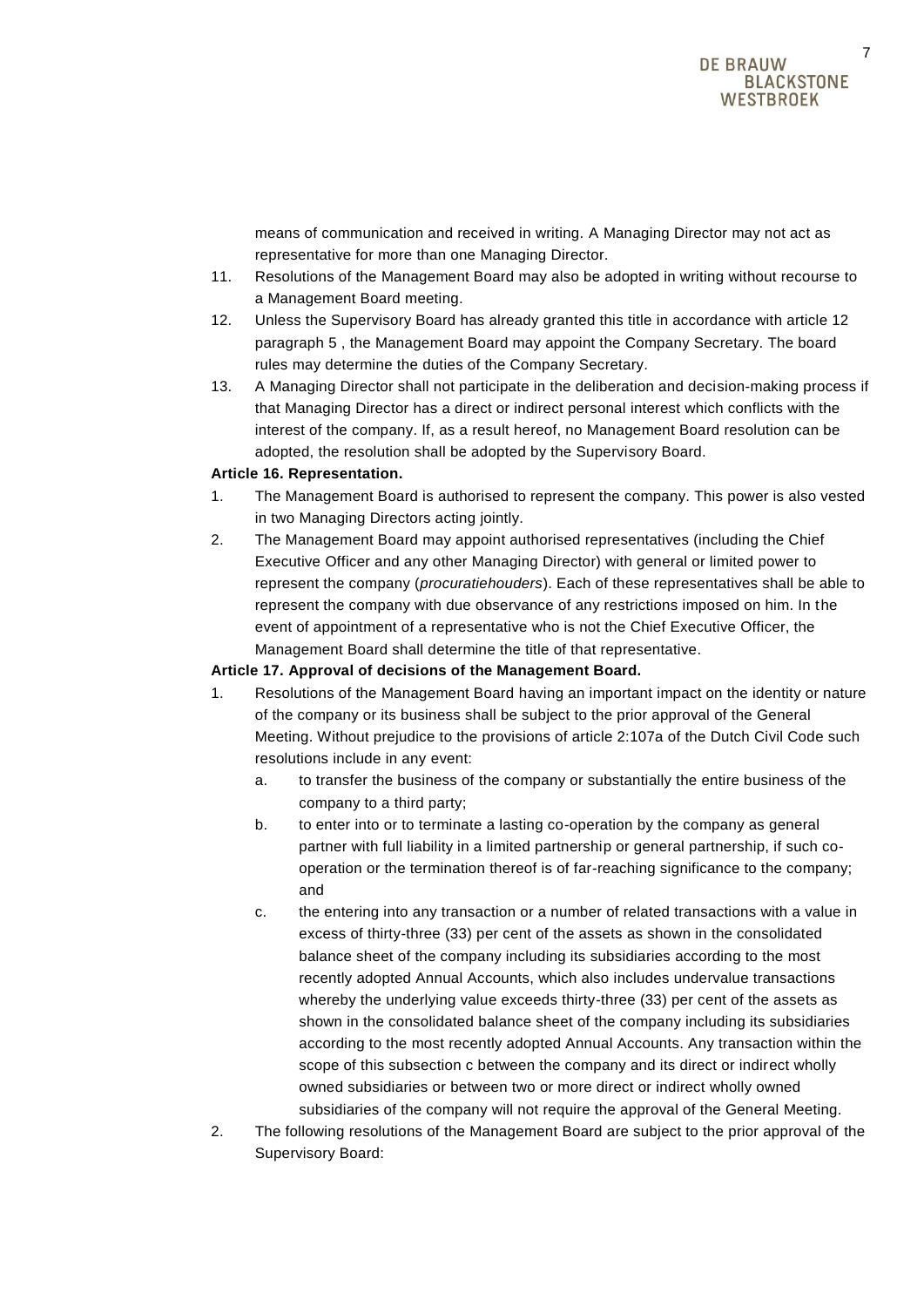- a. decisions on the (strategic) priorities of the company, confirmation of the strategy of the company, deciding on the indication for the achievement of strategic priorities and the adoption of a finance and production plan for the company and any changes thereto;
- b. the establishment of branch offices and representative offices of the company and the discontinuation of such activities;
- c. any agreements between the company on the one side and a Managing Director or his management company on the other side;
- d. the entering into any transaction or a number of related transactions with a value in excess of one hundred and twenty five million Euro (EUR 125,000,000), which also includes undervalue transactions whereby the underlying value of the assets exceeds one hundred and twenty five million Euro (EUR 125,000,000), provided that no approval of the Supervisory Board shall be required:
	- I. if the company enters into any transaction or a number of related transactions with any of its direct or indirect wholly owned subsidiaries:
	- II. in case of any transaction between two or more direct or indirect wholly owned subsidiaries of the company; and
	- III. in the case of an acquisition or disposal of shares in the share capital of the company or of Depositary Receipts as referred to in article 9;
- e. the approval of internal documents regulating the activities of the company's corporate bodies;
- f. the decision on the price (valuation) of assets and securities (other than shares in the capital of the company) issued or acquired if such valuation is required by law;
- g. decisions to grant share schemes or option schemes to persons other than the Managing Directors.
- 3. Furthermore, each of the General Meeting and the Supervisory Board is entitled to require additional resolutions of the Management Board to be subject to its approval. These resolutions shall be clearly specified and notified to the Management Board in writing.
- 4. The lack of approval referred to in paragraphs 1 through 3 of this article 17 does not affect the authority of the Management Board or its Managing Director to represent the company.

# **Article 18. Absence or prevention.**

1. In the event that one or Managing Directors are prevented from acting, or in the case of a vacancy or vacancies for one or more Managing Directors, the remaining Managing Directors or the only remaining Managing Directors will temporarily be in charge of the management and the Supervisory Board will have the right to designate one or more temporary Managing Directors.

In the event that all Managing Directors are prevented from acting or there are vacancies for all Managing Directors, the Supervisory Board will temporarily be in charge of the management, unless the Supervisory Board designates one or more temporary Managing Directors. In the event that all Managing Directors are prevented from acting or there are vacancies for all Managing Directors, the Supervisory Board shall take the necessary measures to make a definitive arrangement.

The term prevented from acting means:

(i) suspension;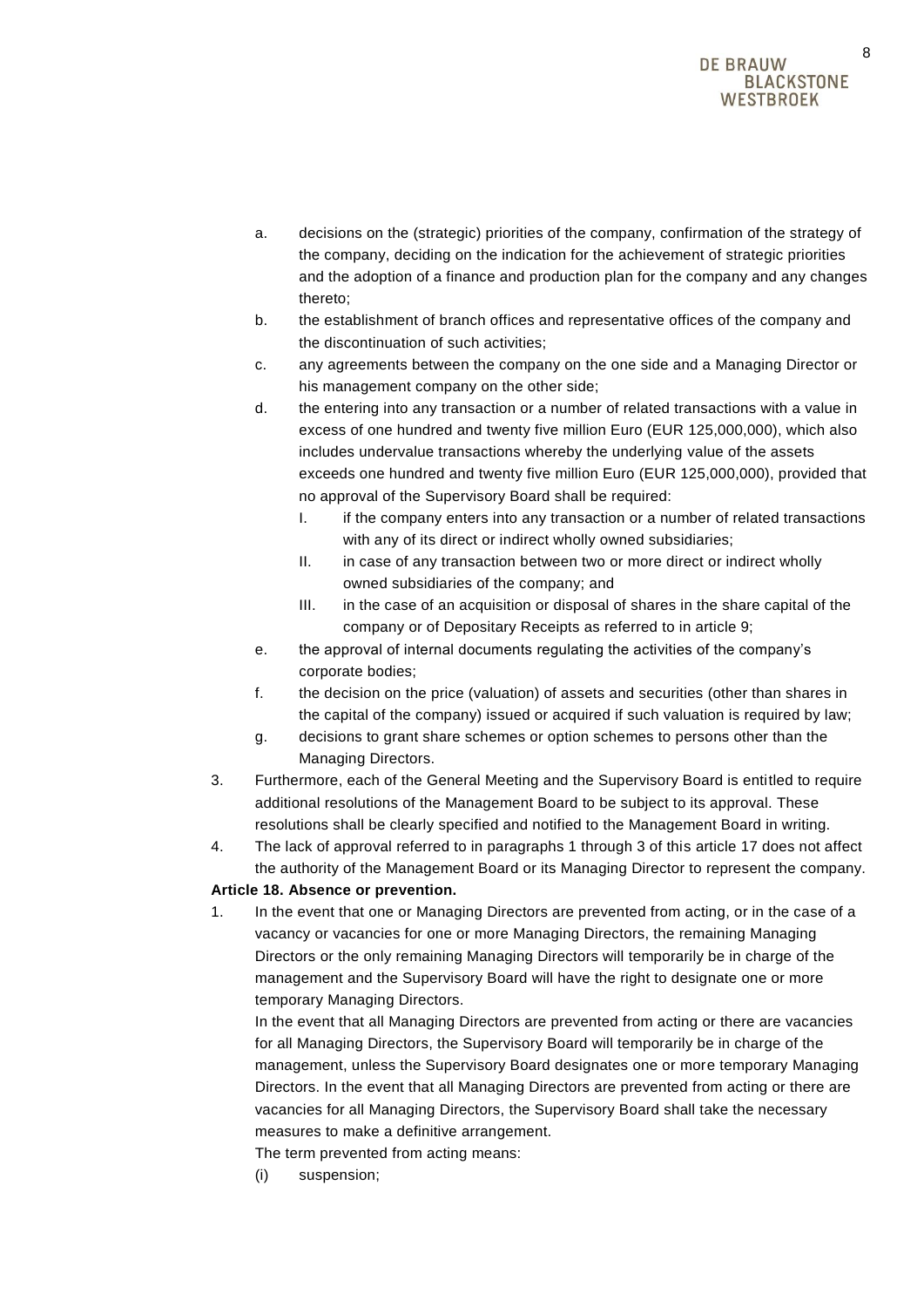- (ii) illness; and
- (iii) inaccessibility,

in the events referred to under sub (ii) and (iii) without the possibility of contact for a period of five (5) days between the Managing Director concerned and the Company, unless the Supervisory board sets a different period.

2. If one or more of the Managing Directors is/are absent or prevented from performing his/their duties, all actions of, and the adoption of all resolutions by, the Management Board shall require the prior approval of the Supervisory Board.

## **CHAPTER VII.**

## **Supervisory Board.**

## **Article 19. Number of members.**

The company shall have a Supervisory Board consisting of three or more individuals. The Supervisory Board shall determine the number of Supervisory Directors.

## **Article 20. Appointment.**

- 1. The General Meeting shall appoint the Supervisory Directors from a binding nomination, to be drawn up by the Supervisory Board. If the nomination contains one candidate, the resolution regarding the nomination will result in the appointment of such candidate, unless the General Meeting overrules the nomination of its binding character in accordance with paragraph 2 of this article 20.
- 2. If a Supervisory Director is to be appointed, the Supervisory Board shall make a binding nomination. The General Meeting may at all times overrule the binding nomination by a resolution adopted by a majority of two-thirds of the votes cast, provided that the majority represents more than half of the issued share capital. If a majority of the votes are cast in favour of overruling the binding nomination, but that majority does not represent more than half of the issued share capital, a new General Meeting may be convened at which the resolution to overrule the binding nomination may be adopted by a simple majority of the votes cast, regardless of the issued share capital represented by that majority. If the Supervisory Board does not make a binding nomination, the General Meeting shall be authorised to appoint the Supervisory Directors at its own discretion.
- 3. A Supervisory Director shall be appointed for a period ending at the time of closing of the Annual Meeting to be held in the year to be determined by the General Meeting at the appointment of that Supervisory Director, which shall not exceed the fourth year after the year in which that Supervisory Director was appointed. At the appointment of a Supervisory Director, the General Meeting may decide that such Supervisory Director shall be appointed for a shorter period of time. A Supervisory Director may be reappointed for any term by virtue of this article 20 paragraph 3.

#### **Article 21. Suspension and dismissal.**

Each Supervisory Director may be suspended or dismissed by the General Meeting. **Article 22. Remuneration.**

The General Meeting shall determine the remuneration for each Supervisory Director within the remuneration policy as adopted by the General Meeting.

## **Article 23. Duties and powers.**

1. It shall be the duty of the Supervisory Board to supervise the management of the Management Board and the general course of affairs in the company and in the business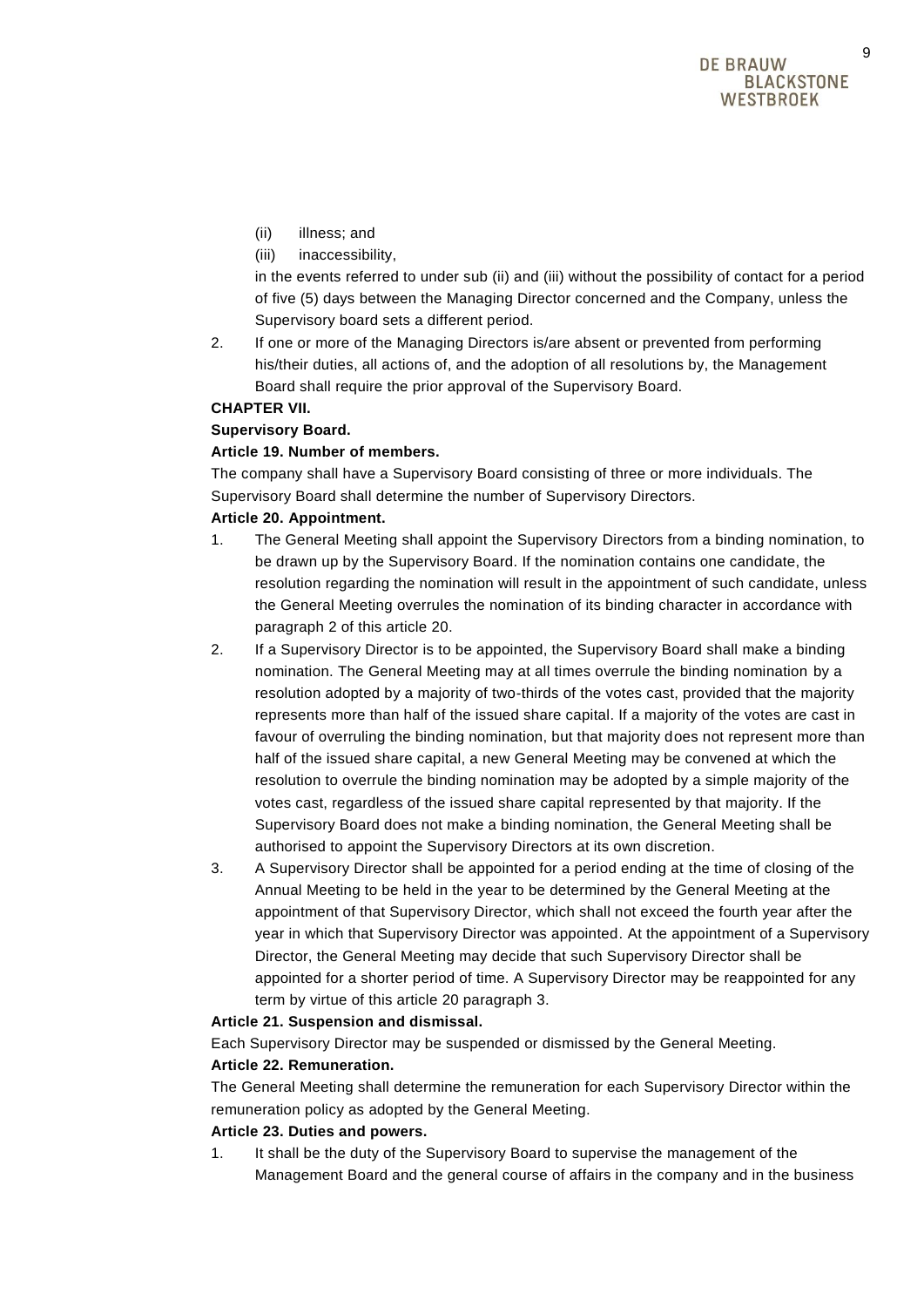connected with it. It shall assist the Management Board with advice. In performing their duties, the Supervisory Directors shall act in accordance with the interests of the company and of the business connected with it.

- 2. The Management Board shall supply the Supervisory Board in due time with the information required for the performance of its duties.
- 3. The Supervisory Board shall have at least an Audit Committee and a Nomination and Remuneration Committee. The Supervisory Board is authorised to institute one or more other Committees. The Supervisory Board may adopt rules regarding each Committee. The Committees so formed shall conform to any regulations if posed on them by the Supervisory Board.
- 4. The Supervisory Board shall have access to the buildings and premises of the company and its subsidiaries and shall be authorised to inspect the books and records of the company and its subsidiaries. The Supervisory Board may designate one or more persons from among its members or an expert to exercise these powers. The Supervisory Board may also in other instances be assisted by experts.
- 5. At least once a year, the Management Board shall inform the Supervisory Board in writing about the general course of affairs in respect of the general, strategic and financial risks and the control- and monitoring mechanism (*beheers- en controlesysteem*) of the company.

## **Article 24. Proceedings and decision-making process.**

- 1. The Supervisory Board shall elect a chairman from among its members, and a deputy chairman who shall take the place of the chairman in the latter's absence. The chairman shall appoint a secretary, who need not be a Supervisory Director, and make arrangements for his substitution in case of absence.
- 2. In the absence of the chairman and the deputy chairman at a meeting, the meeting shall itself designate a chairman.
- 3. The Supervisory Board shall meet whenever, any one or more Supervisory Directors, or the Management Board deem(s) such necessary.
- 4. In addition to physical meetings, Supervisory Board meetings can also be held by conference calls or video conference.
- 5. The secretary shall keep minutes of the proceedings at meetings of the Supervisory Board. The minutes shall be adopted in the same meeting or in a following meeting of the Supervisory Board and shall be signed by the chairman and the secretary as evidence thereof.
- 6. Without prejudice to the provisions of these articles of association and/or Dutch law, the following resolutions of the Supervisory Board can only be adopted by a simple majority of the votes cast in a meeting in which at least seventy-five (75) per cent of the Supervisory Directors in office are present or represented:
	- (i) to approve decisions on the (strategic) priorities of the company, confirmation of the strategy of the company, deciding on the indication for the achievement of strategic priorities and the adoption of a finance and production plan for the company and any changes thereto as referred to in article 17 paragraph 2 sub a;
	- (ii) to approve the entering into any transaction or a number of related transactions with a value in excess of one hundred and twenty five million Euro (EUR 125,000,000),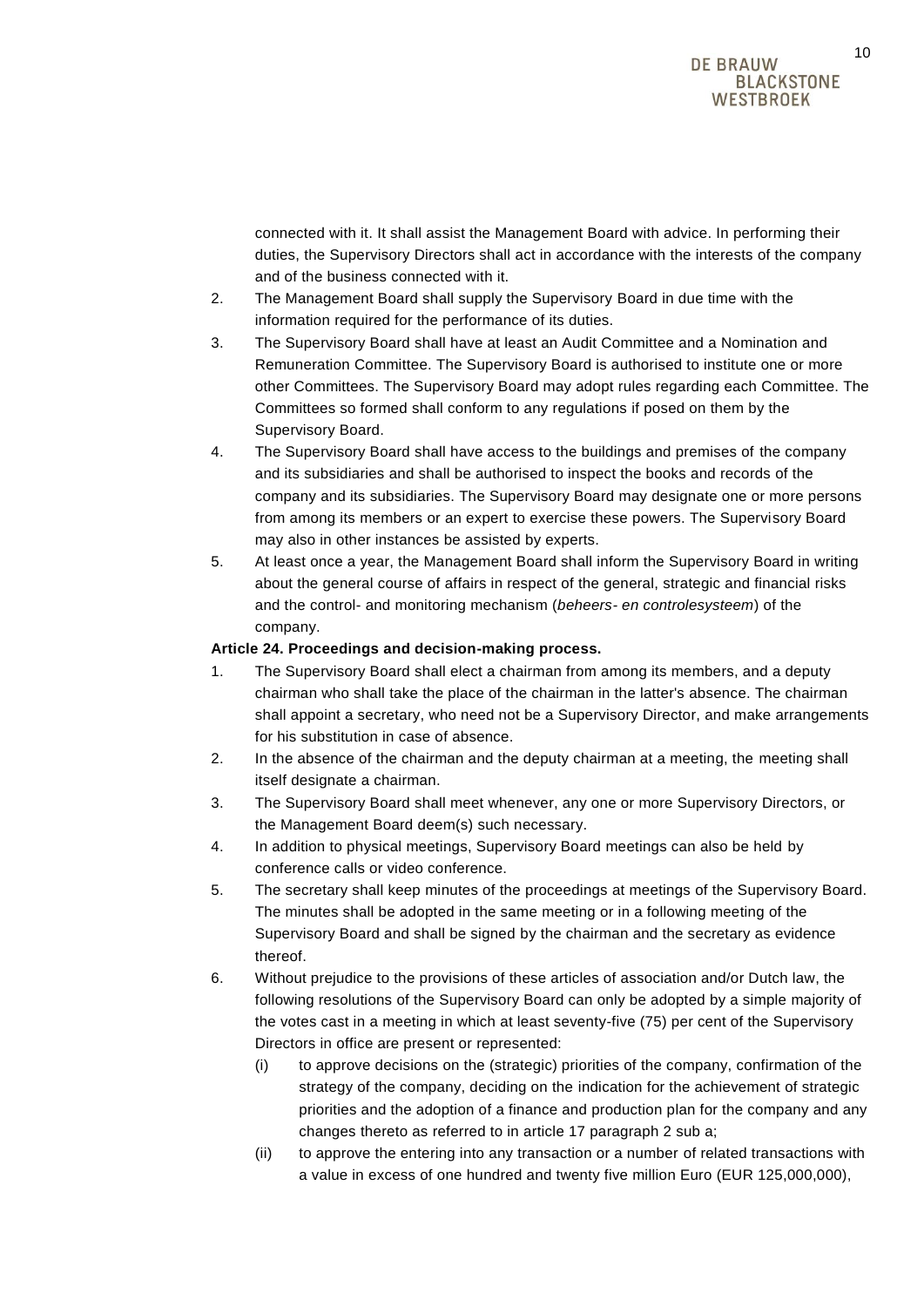which also includes undervalue transactions whereby the underlying value of the assets exceeds one hundred and twenty five million Euro (EUR 125,000,000), provided that this article shall not apply:

- I. in case the company enters into any transaction or a number of elated transactions with any of its direct or indirect wholly owned subsidiaries;
- II. in case of any transaction between two or more direct or indirect wholly owned subsidiaries of the company; and
- III. on an acquisition or disposal of shares in the share capital of the company or Depositary Receipts thereof as referred to in article 9;
- (iii) to exercise any rights that accrue to the Supervisory Board in accordance with Dutch law or these articles of association in respect of the General Meeting;
- (iv) to suspend any Managing Director as referred to in article 13 paragraph 2;
- (v) to approve the rules regarding the decision making process of the Management Board as referred to in article 15 paragraph 2;
- (vi) to approve the allocation of duties between the Managing Directors as referred to in article 15 paragraph 3;
- (vii) to adopt resolutions which have not been adopted by the Management Board due to tie of votes as referred to in article 15 paragraph 8;
- (viii) to approve decisions of the Management Board to grant share schemes or option schemes to persons other than the Managing Directors as referred to in article 17 paragraph 2 sub g;
- (ix) to entrust the management of the company temporarily to one or more persons if one or more Managing Directors are absent or prevented from performing their duties as referred to in article 18 paragraph 2;
- (x) to approve any and all resolutions of the Management Board taken at the time that one or more, but not all of the Managing Directors is/are absent or prevented from performing his/their duties as referred to in article 18 paragraph 3;
- (xi) to adopt rules regarding the Audit Committee and the Nomination and Remuneration Committee and any other Committee as referred to in article 23 paragraph 3, any amendment of such rules and to institute or abolish any other Committee mentioned in article 23 paragraph 3;
- (xii) to propose to the General Meeting which part of the profits earned in a financial year shall be added to the reserves and the allocation of the remaining profits as referred to in article 30 paragraph 1; and
- (xiii) to approve the resolution of the Management Board to pay an interim distribution as referred to in article 30 paragraph 5.
- 7. Without prejudice to the provisions of these articles of association and/or Dutch law, all resolutions of the Supervisory Board, except those set out in paragraph 6 of this article 24 shall be adopted by a simple majority of the votes cast in a meeting in which at least half of the Supervisory Directors in office are present or represented, provided that any Supervisory Director with a conflict of interest as referred to in article 24 paragraph 12, is not taken into account when establishing this quorum.
- 8. If the quorum requirements set out in paragraphs 6 and 7 are not met in a meeting, a new meeting will be convened.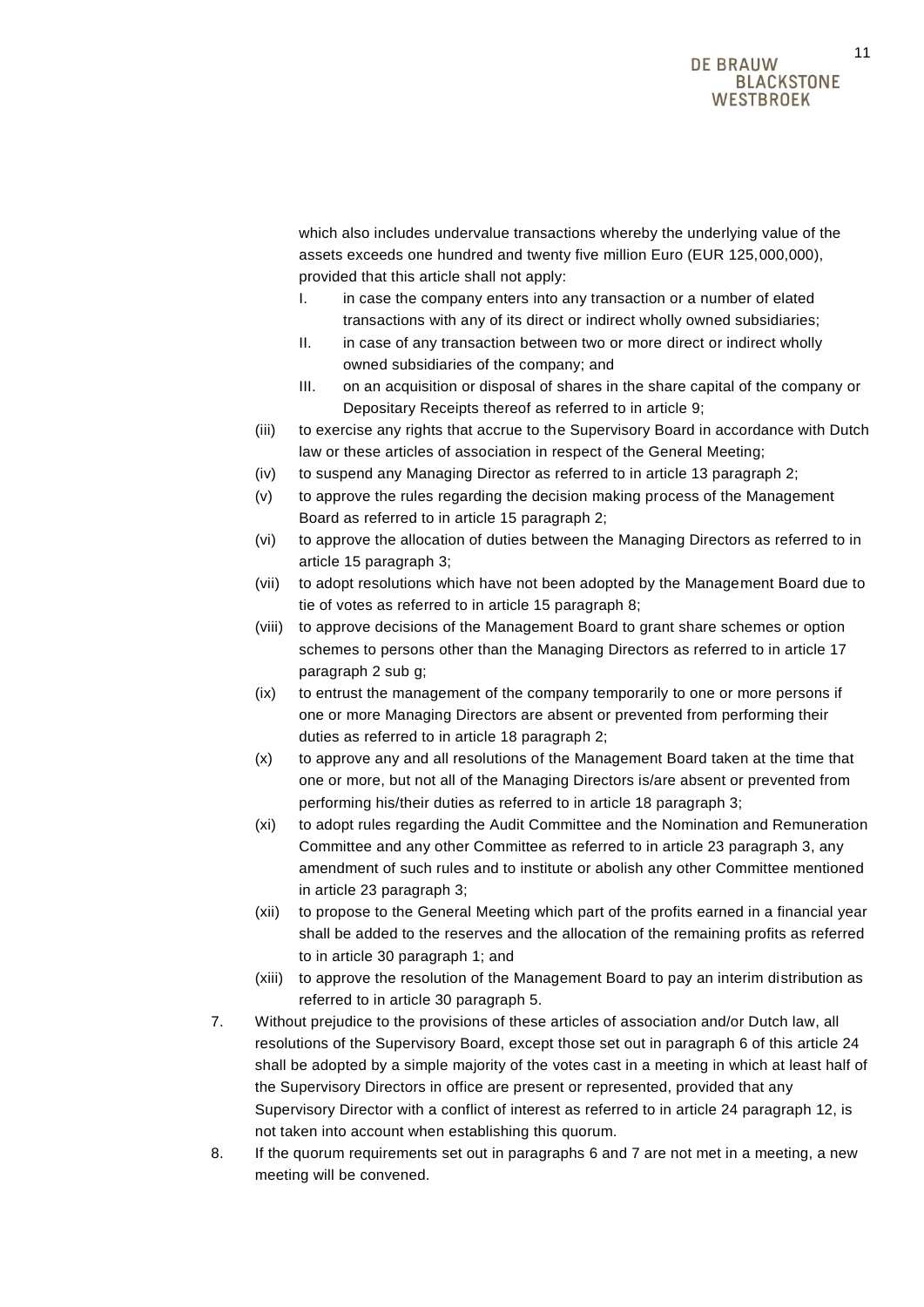## DE BRAIJW **BLACKSTONE WESTBROEK**

- 9. A Supervisory Director may be represented by another Supervisory Director authorised in writing. The expression: "in writing" for the purpose of this article shall mean a written proxy, which may be transmitted by way of electronic means of communication. A Supervisory Director may not act as representative for more than one Supervisory Director.
- 10. The Supervisory Board may also adopt resolutions in writing without holding a meeting.
- 11. The Supervisory Board shall meet together with the Management Board as often as any Supervisory Director or any Managing Director deems necessary.
- 12. A Supervisory Director shall not participate in the deliberation and decision- making process if that Supervisory Director has a direct or indirect personal interest which conflicts with the interest of the company. If, as a result hereof, no Supervisory Board resolution can be adopted, the resolution shall be adopted by the General Meeting.
- 13. The Supervisory Board shall adopt a set of rules, regarding, amongst other things, the allocation of duties of the Supervisory Directors, the decision- making of the Supervisory Board and the relationship with the Management Board and the General Meeting.

## **Article 25. Absence or prevention.**

1. In the event that one or more Supervisory Directors are prevented from acting, or in the case of a vacancy or vacancies for one or more Supervisory Directors, the remaining Supervisory Directors or the only remaining member of the Supervisory Board will temporarily be in charge of the supervision and the Supervisory Board will have the right to designate one or more temporary Supervisory Directors.

In the event that all Supervisory Directors are prevented from acting or there are vacancies for all Supervisory Directors, the Management Board shall designate one or more temporary Supervisory Directors. In the event that all Supervisory Directors are prevented from acting or there are vacancies for all Supervisory Directors, the temporary Supervisory Directors shall take the necessary measures to make a definitive arrangement. The term prevented from acting means:

- (i) suspension;
- (ii) illness; and
- (iii) inaccessibility,

in the events referred to under sub (ii) and (iii) without the possibility of contact for a period of five (5) days between the Supervisory Director concerned and the Company, unless the Supervisory Board sets a different period.

#### **Article 26. Indemnity.**

- 1. Unless Dutch law provides otherwise, current and former Managing Directors and Supervisory Directors are reimbursed for:
	- a. the reasonable costs of conducting a defence against claims resulting from an act or omission in performing their duties or in performing other duties the company has asked them to fulfil;
	- b. any compensation or financial penalties they owe as a result of an act or omission as referred to in a;
	- c. any amounts they owe under settlements they have reasonably entered into in connection with an act or omission as referred to in a;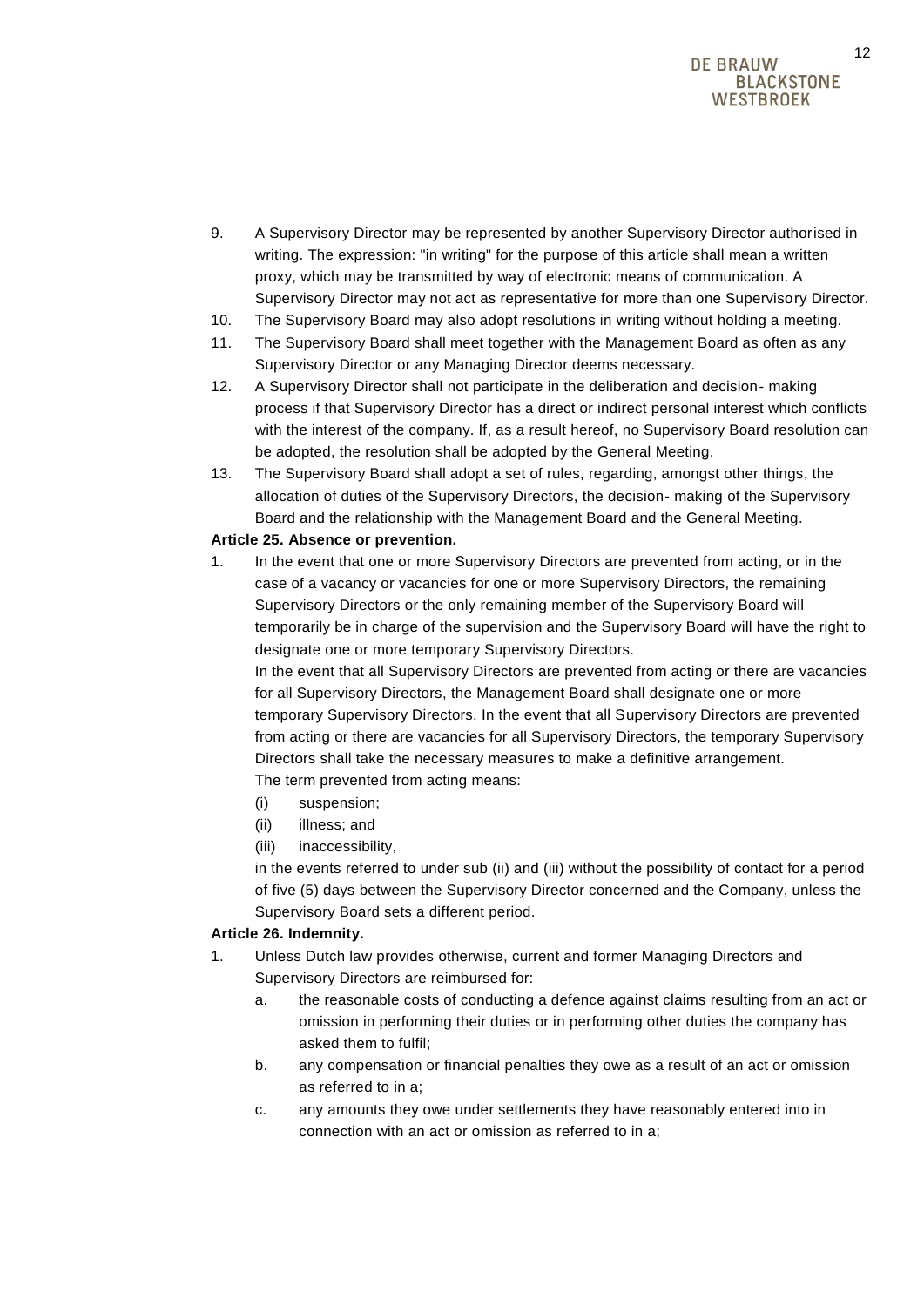- d. the reasonable costs of other proceedings in which they are involved as a current or former Managing Director or Supervisory Director, except for proceedings in which they are primarily asserting their own claims;
- e. tax damage due to reimbursements in accordance with this article.
- 2. An indemnified person is not entitled to the reimbursement referred to in article 26 paragraph 1 insofar as:
	- a. it has been established in a final and non-appealable decision of the competent court or, in the event of arbitration, of an arbitrator, that the act or omission of the indemnified person can be described as deliberate (*opzettelijk*), wilfully reckless (*bewust roekeloos*) or seriously culpable. In that case, the indemnified person must immediately repay the sums reimbursed by the company, unless Dutch law provides otherwise or this would, in the given circumstances, be unacceptable according to standards of reasonableness and fairness; or
	- b. the costs or the capital losses of the indemnified person are covered by an insurance policy and the insurer has paid out these costs or capital losses.
- 3. The company shall reimburse costs and capital losses immediately on receipt of an invoice or another document showing the costs or capital losses incurred by the indemnified person, on the condition that the indemnified person has undertaken in writing to repay these costs and reimbursements if a repayment obligation as referred to in article 26 paragraph 2 arises.
- 4. The indemnified person shall comply with the company's instructions regarding the defence strategy and coordinate the defence strategy with the company beforehand. The indemnified person requires the company's prior written consent for: (i) acknowledging personal liability, (ii) deciding not to put up a defence, and (iii) entering into a settlement.
- 5. The company may take out liability insurance for the benefit of the indemnified persons.
- 6. The Management Board may, with the Supervisory Board's approval, further implement this article 26.
- 7. This article may be amended without the consent of the indemnified persons, but the indemnity granted in this article will remain in force for claims for the reimbursement of costs and other payments as referred to in this article that resulted from an act or omission by the indemnified person in the period when the indemnity was in effect.

# **CHAPTER VIII.**

## **Annual Accounts. Profits.**

# **Article 27. Financial year. Drawing up of the Annual Accounts. Deposition for inspection. Accountant.**

- 1. The financial year of the company shall be the calendar year.
- 2. If the company has issued securities which are traded on a regulated market as mentioned in the Financial supervision act, the Management Board shall draw up Annual Accounts and shall make these available for inspection to the shareholders and the Depositary Receipt Holders not later than four months after the end of the financial year, which period cannot be extended. If the company has not issued securities as mentioned in the previous sentence, the period mentioned in that sentence shall be five months, subject to extension of this period by not more than five months by the General Meeting in case of extraordinary circumstances.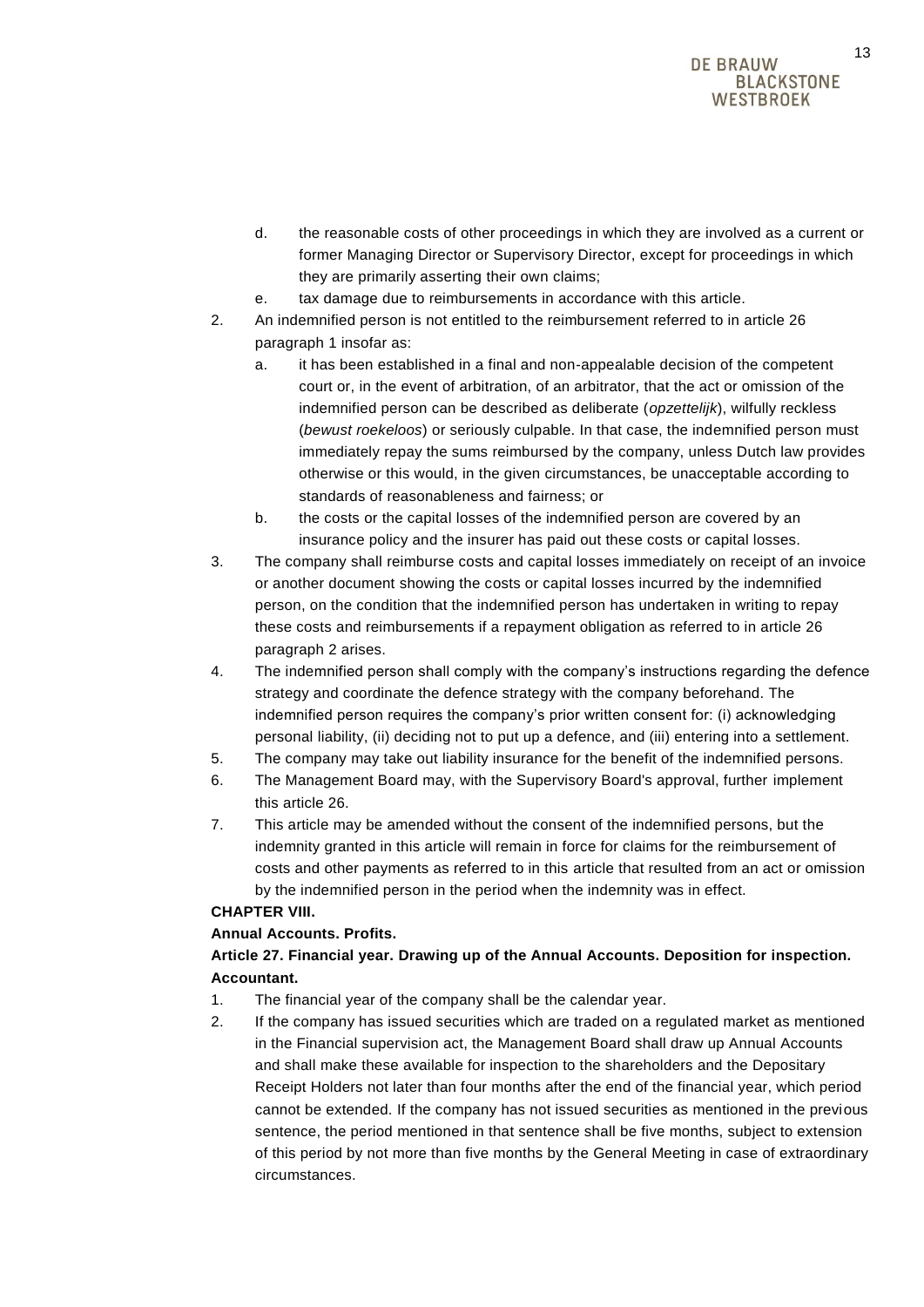- 3. Within the period mentioned in paragraph 2 the Management Board shall also make the Annual Report available for inspection by the shareholders and the Depositary Receipt Holders. If the company has issued securities which are traded on a regulated market as mentioned in the Financial supervision act, the Annual Accounts and the Annual Report will also be made publicly available by the company within four months after the end of the financial year.
- 4. The Annual Accounts shall be signed by all the members of the Management Board and the Supervisory Board; if the signature of one or more of them is lacking, this shall be stated and reasons therefore shall be given.

## **Article 28. Accountant.**

1. The General Meeting shall instruct an Accountant to audit the Annual Accounts. If the General Meeting fails to issue the instructions to the auditor, the Supervisory Board is authorised to do so.

## **Article 29. Adoption.**

- 1. The company shall ensure that the Annual Accounts, the Annual Report and the information to be added by virtue of the law are held at its office as from the day on which the Annual Meeting is convened. Shareholders and the Depositary Receipts Holders may inspect the documents at that place and obtain a copy thereof, free of charge.
- 2. The General Meeting shall adopt the Annual Accounts.

## **Article 30. Profits.**

- 1. On proposal of the Supervisory Board, the General Meeting shall determine which part of the profits earned in a financial year shall be added to the reserves and the allocation of the remaining profits.
- 2. Distributions can only take place up to the amount of the Distributable part of the net assets.
- 3. Distribution of profits shall take place after the adoption of the Annual Accounts from which it appears it is approved.
- 4. No distributions are made on shares held by the company, unless those shares are subject to a right of usufruct or a right of pledge.
- 5. Subject to approval of the Supervisory Board, the Management Board may resolve to pay an interim distribution with due observance of paragraph 2 as appears from interim financial statements to be signed by all Managing Directors. If the signature of one or more of them is lacking, this shall be stated and the reasons given. The company shall deposit the interim financial statements within eight days after the resolution to pay interim distribution is announced.
- 6. On proposal of the Supervisory Board, the General Meeting may, subject to due observance of paragraph 2, resolve to make payments to the charge of any reserve which need not to be maintained by virtue of the law.
- 7. A claim of a shareholder for payment of a distribution shall be barred after five years have elapsed.

## **CHAPTER IX.**

**General meetings of shareholders. Article 31. Annual Meeting.**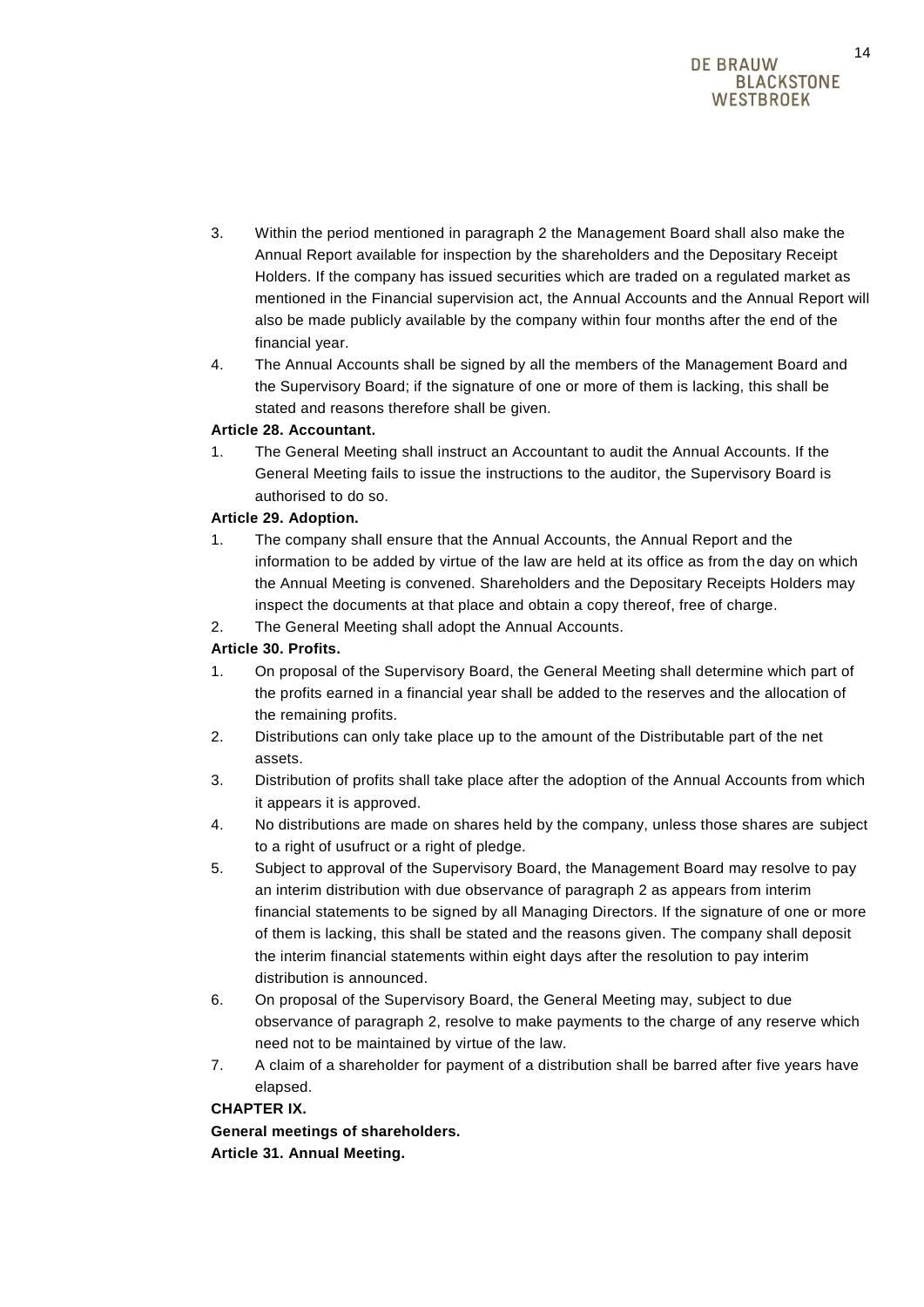- 1. The Annual Meeting shall be held annually, and no later than six months after the end of the financial year.
- 2. The agenda for that meeting shall contain inter alia the following points for discussion:
	- a. Annual Report;
	- b. adoption of the Annual Accounts;
	- c. if deemed appropriate by the corporate body convening the meeting, the reservation and dividend policy;
	- d. appropriation of accrued profits;
	- e. granting of discharge to the Managing Directors for their management during the financial year concerned and to the Supervisory Directors for their supervision thereon;
	- f. other proposals brought up for discussion by the Management Board or the Supervisory Board, or by shareholders or Depositary Receipt Holders in accordance with the provisions of article 32 paragraph 2

## **Article 32. Other General Meetings of Shareholders.**

- 1. Other General Meetings of Shareholders shall be held as often as the Management Board or the Supervisory Board deems such necessary.
- 2. Shareholders and/or Depositary Receipt Holders, representing in the aggregate at least one tenth of the issued capital, may request the Management Board or the Supervisory Board to convene a General Meeting of Shareholders, stating the subjects to be discussed. If the Management Board or the Supervisory Board has not convened a meeting within the relevant period as required by law, the persons who made the request shall be authorised to convene a meeting themselves, subject to the applicable Dutch Civil Code provisions.

## **Article 33. Convocation. Agenda.**

- 1. General Meetings of Shareholders shall be convened by the Management Board or the Supervisory Board.
- 2. The convocation of the General Meeting of Shareholders shall take place taking into account the relevant notice period set out in article 2:115 of the Dutch Civil Code.
- 3. The convocation of shareholders and Depositary Receipt Holders to the General Meeting of Shareholders shall be made by notice made public through electronic means of communication, which must be directly and permanently accessible until the time of the meeting ("website"). If no shares or Depositary Receipts have been admitted to the trade on a regulated market as mentioned in article 1:1 of the Financial supervision act, in deviation from the previous sentence, notice of convocation to shareholders shall be made by convocation letters sent to the addresses listed in the register of shareholders or an announcement in a national newspaper.
- 4. The notice of convocation to the General Meeting of Shareholders shall specify:
	- a. the subjects to be discussed;
	- b. the place and time of the meeting;
	- c. the procedure for participating in the meeting;
	- d. the procedure for participating in the meeting through an attorney authorised in writing;
	- e. the website address of the company.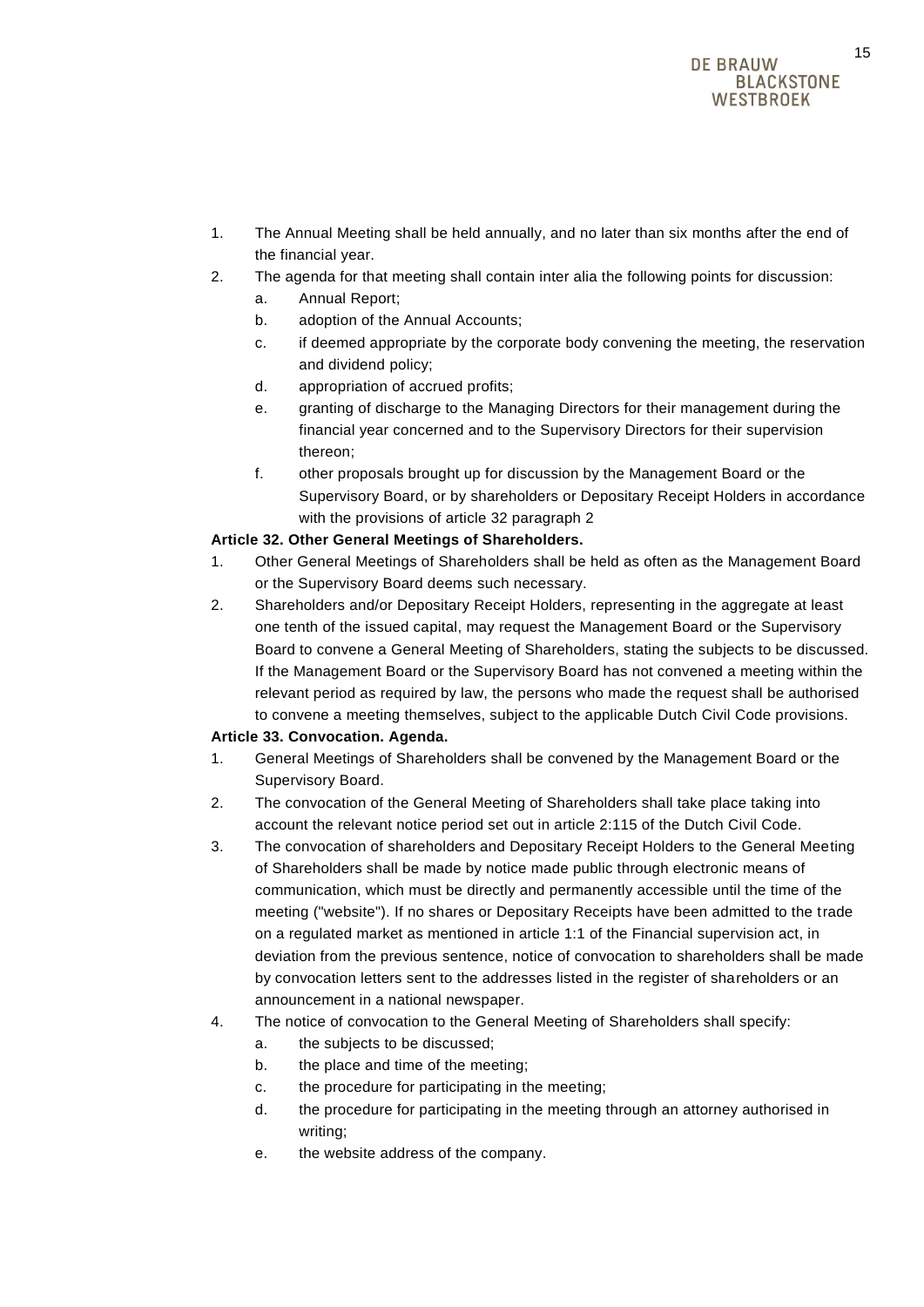Subjects which were not specified in the notice of convocation may be announced at a later date with due observance of the provisions of this article.

5. Shareholders or Depositary Receipt Holders who are authorized thereto according to article 2:114a of the Dutch Civil Code, may request the company in writing that an item shall be included in the convocation of the General Meeting or shall be announced in the same manner, if the company has received the request setting forth the reasons for the request not later than on the sixtieth day before the day of the General Meeting of Shareholders.

## **Article 34. Place of meetings.**

The General Meetings of Shareholders shall be held in Amsterdam, Haarlemmermeer (Schiphol Airport) or The Hague.

#### **Article 35. Waiver of formalities.**

As long as the entire issued capital and all Depositary Receipts Holders are represented at a General Meeting of Shareholders valid resolutions can be adopted on all subjects brought up for discussion, even if the formalities prescribed by law or by the articles of association for the convocation and holding of meetings have not been complied with, provided such resolutions are adopted unanimously.

#### **Article 36. Chairman.**

- 1. Unless the Supervisory Board has designated another person to act as chairman of a General Meetings of Shareholders, the General Meetings of Shareholders shall be presided over by the chairman of the Supervisory Board or, in his absence, by the deputy chairman of the Supervisory Board; in the event that the latter is also absent, the Supervisory Directors present shall elect a chairman from their midst.
- 2. If the chairman has not been appointed in accordance with paragraph 1, the meeting shall itself choose a chairman. Until that moment a Managing Director designated by the Management Board shall act as chairman and in the absence of such a Managing Director the eldest person present at the meeting shall act as chairman.

## **Article 37. Minutes. Records.**

- 1. Minutes shall be kept of the proceedings at every General Meeting of Shareholders by a secretary to be designated by the chairman. Those minutes shall, upon request, be made available to the shareholders and Depositary Receipt Holders ultimately three months after the General Meeting of Shareholders. During a period of three months, shareholders have the right to comment. Following this, the minutes shall be adopted by the chairman and the secretary and shall be signed by them as evidence thereof.
- 2. The company shall record for each adopted resolution:
	- a. the number of shares for which valid votes have been cast;
	- b. the percentage of the issued share capital which is represented by the shares mentioned under a;
	- c. the total number of validly issued votes;
	- d. the number of votes which has been issued in favour and against the resolution and the number of abstained votes.
- 3. The chairman or the person who has convened the meeting may determine that notarial minutes shall be drawn up of the proceedings of the meeting.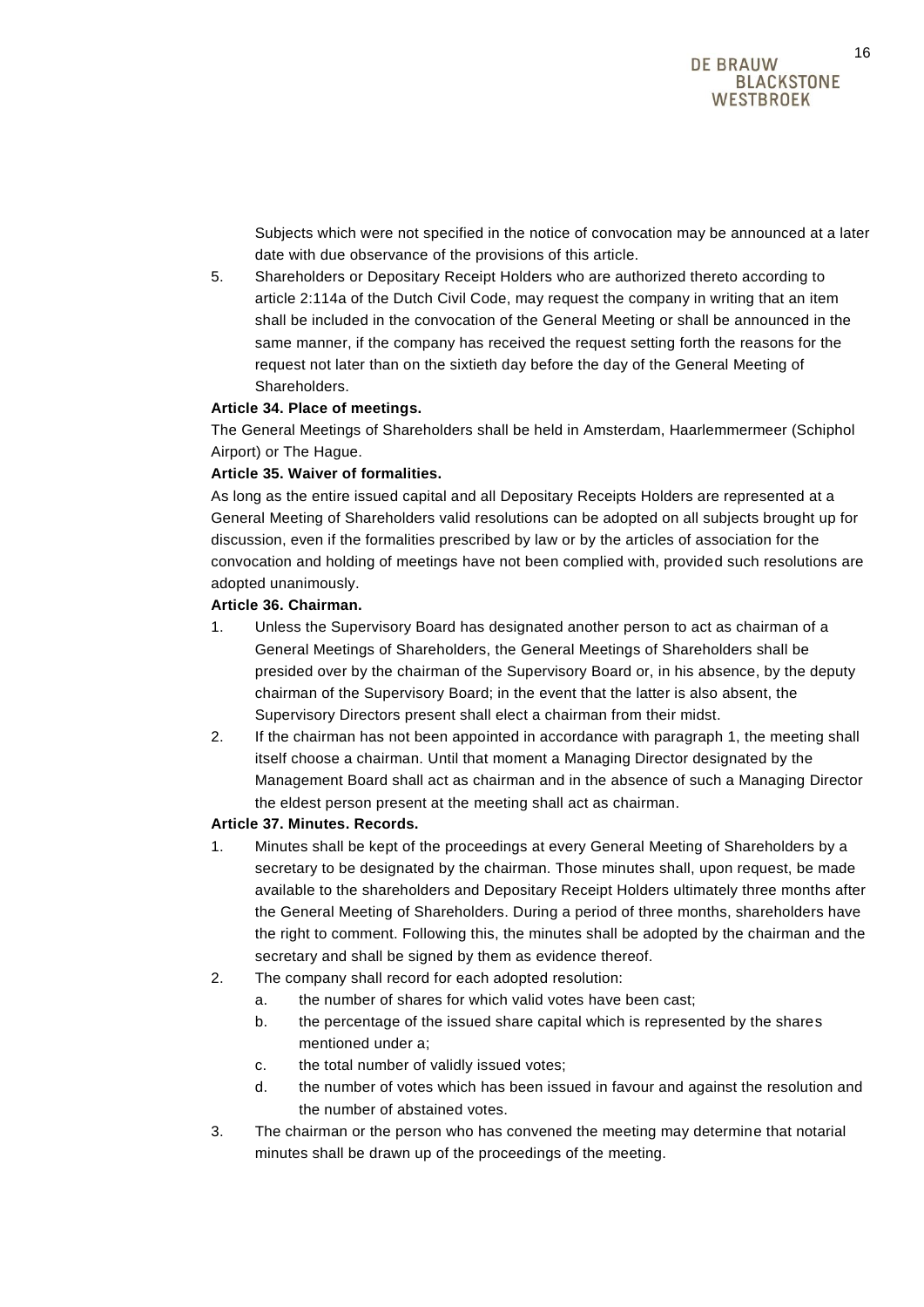- 4. The Management Board shall keep a record of the resolutions made. The record shall be deposited at the offices of the company for inspection by the shareholders and the Depositary Receipt Holders. Upon request each of them shall be provided with a copy or an extract of such record at not more than the actual costs.
- 5. Resolutions made in the General Meeting of Shareholders shall be posted on the company's website not later than on the fifteenth day following the day of the relevant meeting and shall be available on the website for at least one year.

#### **Article 38. Rights at meetings. Admittance.**

- 1. Each shareholder and Depositary Receipt Holder shall be entitled to attend the General Meeting of Shareholders, to address the meeting and, to the extent that the voting rights accrue to him, to exercise his voting rights. As long as shares or Depositary Receipts have been admitted to the trade on a regulated market as mentioned in article 1:1 of the Financial supervision act, for the purpose of the preceding sentence the person who has the voting or meeting rights are deemed to be the persons who at the registration date mentioned in the next sentence have those rights and who have been registered as such in a register determined by the Management Board, irrespective who at the time of the General Meeting of Shareholders were entitled to the shares or the Depositary Receipts. The date of registration shall be the twenty-eighth day before the day of the meeting.
- 2. Each share confers the right to cast one vote.
- 3. Each person entitled to vote or his proxy shall sign the attendance list.
- 4. The right to take part in the meeting in accordance with paragraph 1 of this article may be exercised on the basis of a written or electronic power of attorney, duly executed and legalised in accordance with the laws applicable to the power of attorney. The company shall be authorised (i) to admit to the General Meeting of Shareholders an attorney whose power of attorney has not been legalised in accordance with the laws applicable to the power of attorney and does not meet the requirements set out in the previous sentence and (ii) to allow such attorney to exercise the meeting rights in accordance with paragraph 1. The company shall allow the shareholders and the Depositary Receipts Holders to present the power of attorney to the company by electronic means of communication.
- 5. The Managing Directors and the Supervisory Board shall, as such, have the right to give advice in the General Meeting of Shareholders.
- 6. A Depositary Receipt Holder who wishes to cast vote on the corresponding shares in the capital of the company in a General Meeting of Shareholders shall, upon request, be granted an exclusive proxy, in the English language, for the meeting specified therein by the holder of those shares. A Depositary Receipt Holder to whom an exclusive proxy as referred to in the previous sentence has been granted, must inform the Management Board and provide the Management Board with a copy of such proxy ultimately five days before the General Meeting of Shareholders, unless the corporate body convening the General Meeting of Shareholders in accordance with article 33 has set another date, which date cannot be earlier than seven days before the General Meeting of Shareholders. On the admittance of the General Meeting of Shareholders, a Depositary Receipt Holder referred to in this paragraph must provide sufficient proof of his/her identification.
- 7. In addition to the requirements set out in the previous paragraph, if a proxy has been granted to a legal entity, such holder of Depositary Receipts must provide the Management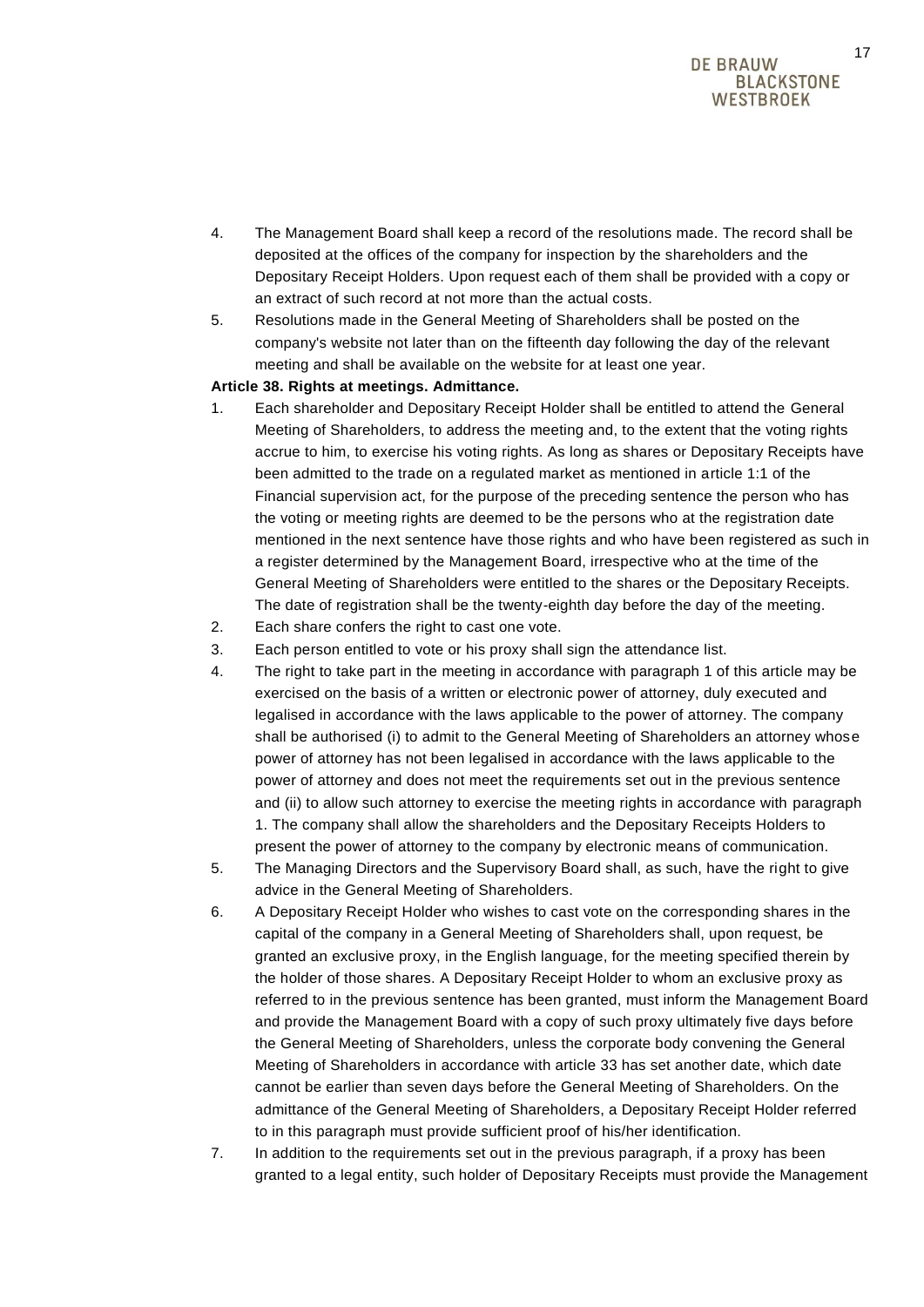Board, together with a copy of the proxy referred to in paragraph 6, with sufficient proof that the person appearing at the General Meeting of Shareholders is duly authorised to represent the holder of Depositary Receipts at such meeting. This must be evidenced by a statement from a local lawyer or notary admitted to practice in the relevant jurisdiction, which statement must be duly executed and legalised in accordance with the laws of such jurisdiction.

- 8. The Accountant shall have the right to attend the General Meeting of Shareholders and to address the meeting.
- 9. The chairman of the General Meeting of Shareholders shall decide on the admittance of persons other than those mentioned above in this article.

## **Article 39. Voting Rights.**

- 1. Resolutions of the General Meeting shall be adopted by a simple majority of the votes cast in the meeting, unless the law or the articles of association explicitly require a greater majority. The General Meeting can only adopt valid resolutions, if in the meeting more than twenty-five percent (25%) of the issued share capital is present or represented. If in a meeting not more than twenty-five percent (25%) of the share capital is represented, a second meeting shall be convened, to be held no later than six weeks after the first meeting.
- 2. In the second meeting valid resolutions can be adopted with respect to the proposals placed on the agenda for the first meeting, regardless the amount of share capital represented in the second meeting. The notice convening the second meeting shall indicate and set forth the reasons why at such second meeting a resolution may be adopted irrespective of the share capital represented at the meeting.
- 3. If in an election of persons a majority is not obtained, a second vote shall be taken. If votes in such second vote are equal in an election between two persons, it shall be decided by lot who is elected.
- 4. If there is a tie of votes in a vote other than a vote for the election of persons, the proposal is thus rejected.
- 5. All votes may be cast orally. If it concerns an election of persons, a person present at the meeting and entitled to vote, can demand a vote by a secret ballot. Voting by secret ballot shall take place by means of secret, unsigned ballot papers.
- 6. Abstentions and invalid votes shall not be counted as votes.
- 7. Voting by acclamation shall be possible if none of the persons present and entitled to vote objects against it.
- 8. The chairman's decision at the General Meeting of Shareholders on the result of a vote shall be final and binding. The same shall apply to the contents of an adopted resolution insofar as the same arises out of an unwritten proposal. If, however, the correctness of that decision is challenged immediately after its pronouncement, a new vote shall be taken if either the majority of the persons present and entitled to vote, or, if the original vote was not taken by roll call or in writing, any person present and entitled to vote, so desires. The original vote shall have no legal consequences as a result of the new vote.

**Article 40. Resolutions outside of meetings. Records.**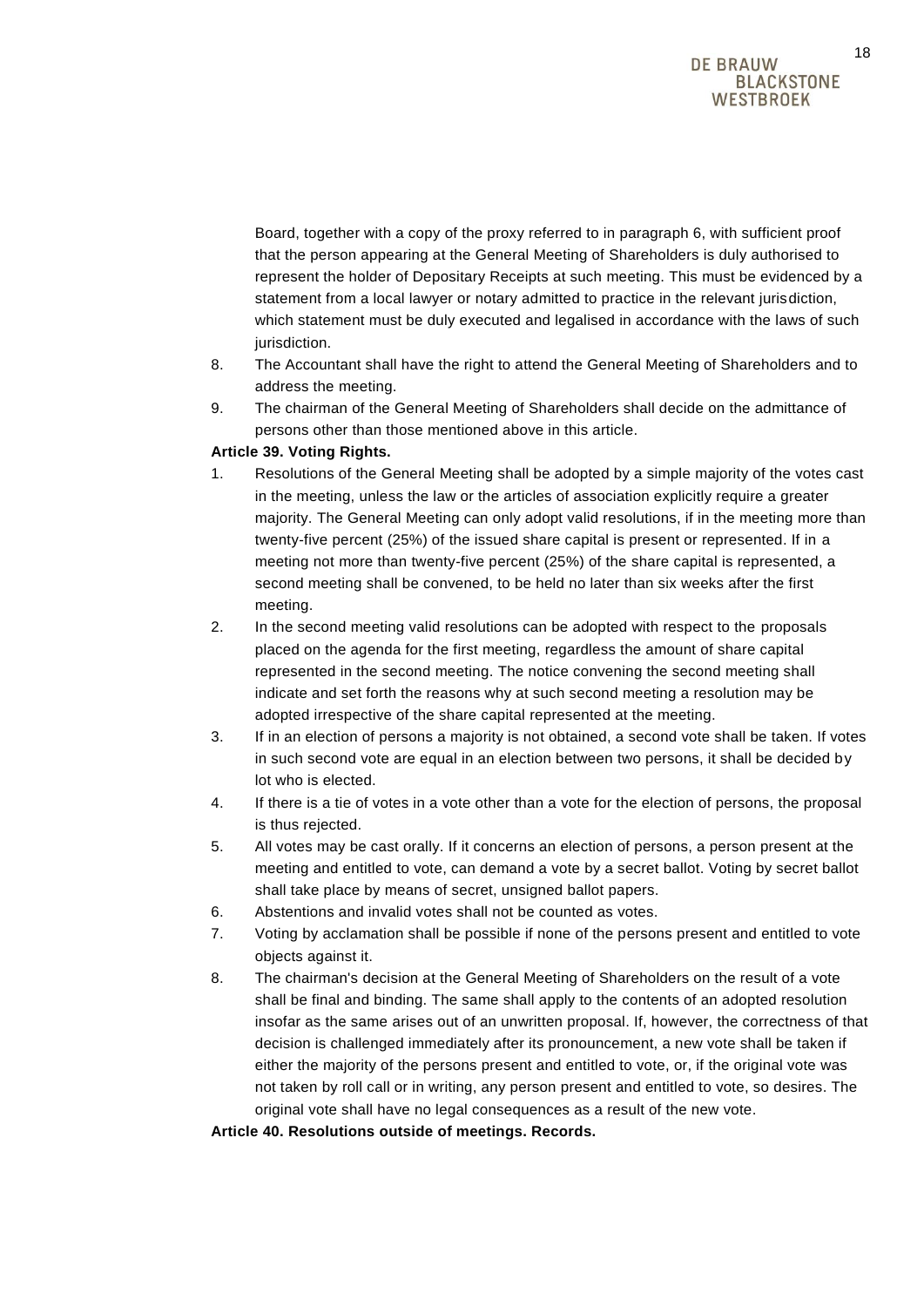- 1. Resolutions of shareholders may also be adopted in writing without recourse to a General Meeting of Shareholders, provided they are adopted by unanimous vote representing the entire issued capital.
- 2. The provision of article 38 paragraph 5 shall apply correspondingly to the adoption of resolutions outside a meeting as referred to in paragraph 1.
- 3. The Management Board shall keep a record of the resolutions thus made. Each of the shareholders must procure that the Management Board is informed in writing of the resolutions made in accordance with paragraph 1 as soon as possible. The records shall be deposited at the offices of the company for inspection by the shareholders. Upon request each of them shall be provided with a copy or an extract of such record at not more than the actual costs.
- 4. The aforementioned decision making process shall not be permissible in the event that there are Depositary Receipts Holders.

## **Article 41. Competency of the General Meeting.**

In accordance with Dutch law and these articles of association, the General Meeting is authorised to adopt resolutions, among other things and notwithstanding the General Meeting's rights under Dutch law, in respect of the following matters:

- a. to issue shares and determine the price and further conditions of such issuance as referred to in articles 6 and 7, or to authorise the Management Board to do so;
- b. to limit or exclude any pre-emption rights as referred to in article 7 paragraph 3, or to authorise the Management Board to do so;
- c. to authorise the Management Board to acquire shares in the capital of the company as referred to in article 9 paragraph 3;
- d. to appoint the Managing Directors as referred to in article 12 paragraph 2;
- e. to adopt the policy on the remuneration of the Management Board as referred to in article 14 paragraph 1;
- f. to approve the resolutions as referred to in article 17 paragraph 1;
- g. to appoint the Supervisory Directors as referred to in article 20 paragraph 1;
- h. to adopt the policy on the remuneration of the Supervisory Board as referred to in article 22;
- i. to determine the remuneration for each Supervisory Director as referred to in article 22;
- j. to appoint the Accountant as referred to in article 28;
- k. to adopt the Annual Accounts as referred to in article 29 paragraph 2;
- l. to, on proposal of the Supervisory Board, allocate the profits of the company as referred to in article 30, paragraph 1;
- m. to, on proposal of the Supervisory Board, pay interim dividends or make payments at the charge of reserves as referred to in article 30, paragraphs 5 and 6; and
- n. to merge, demerge, amend the articles of association and dissolve the company as referred to in article 42.

## **CHAPTER X.**

**Legal merger, legal de-merger, amendment of the articles of association and dissolution. Liquidation.**

**Article 42. Legal merger, legal de-merger, amendment of the articles of association and dissolution.**